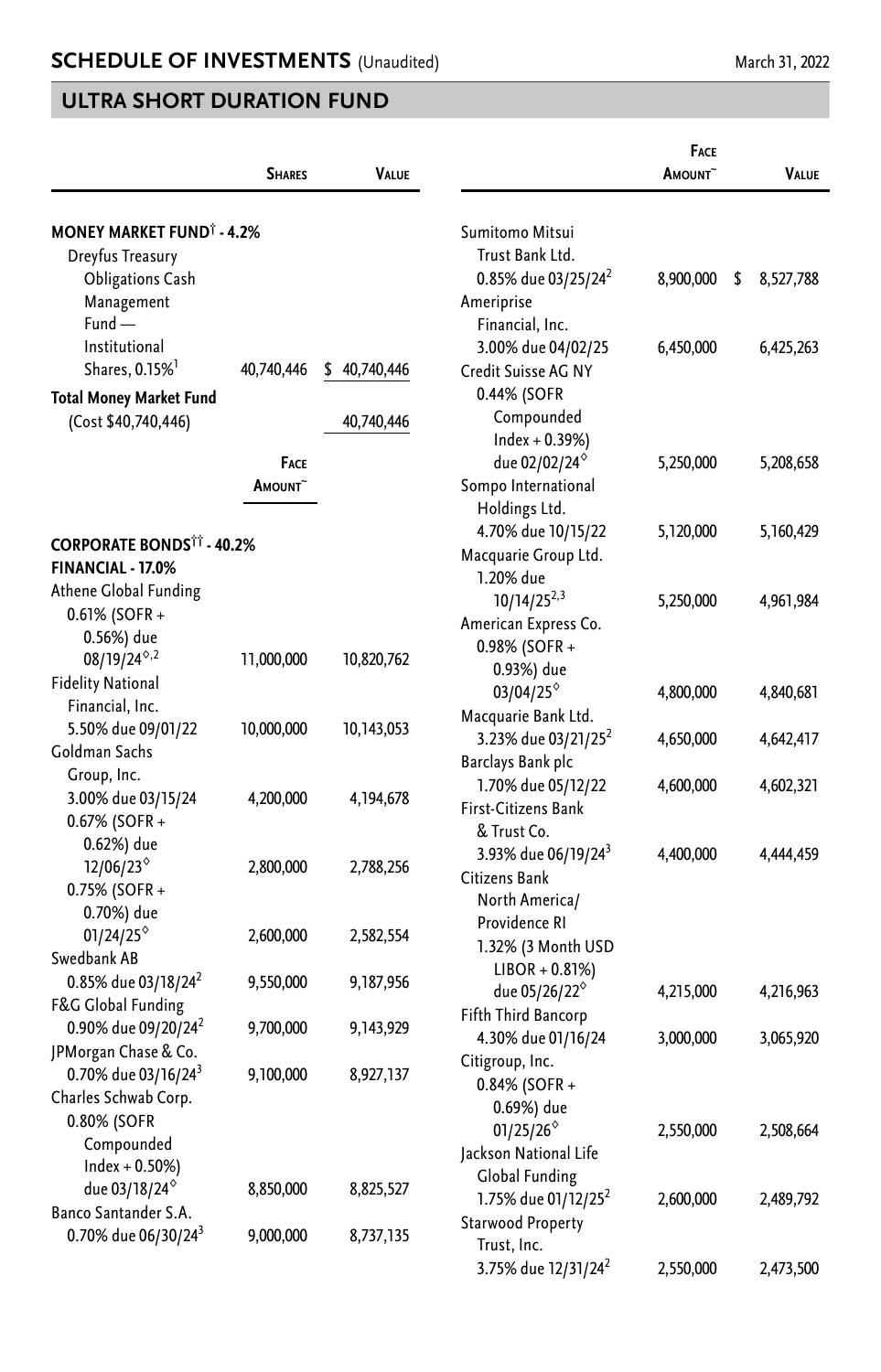|                                         | FACE<br>AMOUNT~ | VALUE           |                                 | FACE<br>AMOUNT~ | VALUE           |
|-----------------------------------------|-----------------|-----------------|---------------------------------|-----------------|-----------------|
| Rocket Mortgage LLC                     |                 |                 | <b>Peachtree Corners</b>        |                 |                 |
| / Rocket Mortgage                       |                 |                 | <b>Funding Trust</b>            |                 |                 |
| Company-Issuer, Inc.                    |                 |                 | 3.98% due 02/15/25 <sup>2</sup> | 650,000         | - \$<br>658,254 |
| 2.88% due 10/15/26 <sup>2</sup>         | 2,650,000       | \$<br>2,433,084 | Nordea Bank Abp                 |                 |                 |
| FS KKR Capital Corp.                    |                 |                 | 1.45% (3 Month USD              |                 |                 |
| 4.25% due 02/14/25 <sup>2</sup>         | 2,450,000       | 2,410,226       | $LIBOR + 0.94%$                 |                 |                 |
| <b>Bank of Nova Scotia</b>              |                 |                 | due 08/30/23 <sup>6,2</sup>     | 550,000         | 552,711         |
| 1.24% (SOFR                             |                 |                 | <b>First American</b>           |                 |                 |
| Compounded                              |                 |                 | Financial Corp.                 |                 |                 |
| Index + 0.96%)                          |                 |                 | 4.60% due 11/15/24              | 500,000         | 511,944         |
| due 03/11/24 <sup>°</sup>               | 2,400,000       | 2,409,984       | ING Groep N.V.                  |                 |                 |
| Morgan Stanley                          |                 |                 | 1.21% (3 Month USD              |                 |                 |
| 1.00% (SOFR+                            |                 |                 | $LIBOR + 1.00\%)$               |                 |                 |
| 0.95%) due                              |                 |                 | due 10/02/23 <sup>°</sup>       | 500,000         | 502,909         |
| $02/18/26^{\circ}$                      | 2,400,000       | 2,400,653       | Markel Corp.                    |                 |                 |
| American Equity                         |                 |                 | 3.63% due 03/30/23              | 450,000         | 455,244         |
| <b>Investment Life</b>                  |                 |                 | Equitable Holdings,             |                 |                 |
| Holding Co.                             |                 |                 | Inc.                            |                 |                 |
| 5.00% due 06/15/27                      | 2,150,000       | 2,243,146       | 3.90% due 04/20/23              | 422,000         | 427,670         |
| Standard Chartered plc                  |                 |                 | Fidelity & Guaranty             |                 |                 |
| 1.32% due                               |                 |                 | Life Holdings, Inc.             |                 |                 |
| $10/14/23^{2,3}$                        | 1,350,000       | 1,337,281       | 5.50% due 05/01/25 <sup>2</sup> | 400,000         | 418,783         |
| <b>GA Global Funding</b>                |                 |                 | People's United Bank            |                 |                 |
| Trust                                   |                 |                 | North America                   |                 |                 |
| 1.63% due 01/15/26 <sup>2</sup>         | 1,300,000       | 1,208,811       | 4.00% due 07/15/24              | 400,000         | 404,985         |
| OneMain Finance Corp.                   |                 |                 | Apollo Management               |                 |                 |
| 3.50% due 01/15/27                      | 1,150,000       | 1,063,750       | Holdings, LP                    |                 |                 |
| Intercontinental                        |                 |                 | 4.00% due 05/30/24 <sup>2</sup> | 350,000         | 353,974         |
| Exchange, Inc.                          |                 |                 | Reliance Standard Life          |                 |                 |
| 2.35% due 09/15/22                      | 1,000,000       | 1,002,976       | Global Funding II               |                 |                 |
| Jefferies Financial                     |                 |                 | 3.85% due 09/19/23 <sup>2</sup> | 200,000         | 202,684         |
| Group, Inc.                             |                 |                 | <b>Total Financial</b>          |                 | 163,561,622     |
| 5.50% due 10/18/23                      | 950,000         | 971,467         |                                 |                 |                 |
| Mitsubishi UFJ                          |                 |                 | <b>INDUSTRIAL - 6.6%</b>        |                 |                 |
| Financial Group, Inc.                   |                 |                 | Boeing Co.                      |                 |                 |
| 1.05% (3 Month USD                      |                 |                 | 1.43% due 02/04/24              | 6,550,000       | 6,335,218       |
| $LIBOR + 0.79%)$                        |                 |                 | 1.95% due 02/01/24              | 6,000,000       | 5,866,183       |
| due 07/25/22 <sup>6</sup>               | 950,000         | 951,469         | Carlisle Companies,<br>Inc.     |                 |                 |
| <b>Brighthouse Financial</b>            |                 |                 |                                 |                 |                 |
| Global Funding                          |                 |                 | 0.55% due 09/01/23              | 10,000,000      | 9,688,153       |
| 0.81% (SOFR +                           |                 |                 | Ryder System, Inc.              |                 |                 |
| 0.76%) due                              |                 |                 | 3.35% due 09/01/25              | 4,820,000       | 4,820,631       |
| $04/12/24^{\diamond,2}$                 | 900,000         | 901,972         | 3.75% due 06/09/23              | 2,650,000       | 2,679,954       |
| Wells Fargo & Co.<br>4.13% due 08/15/23 | 800,000         | 817,819         |                                 |                 |                 |
|                                         |                 |                 |                                 |                 |                 |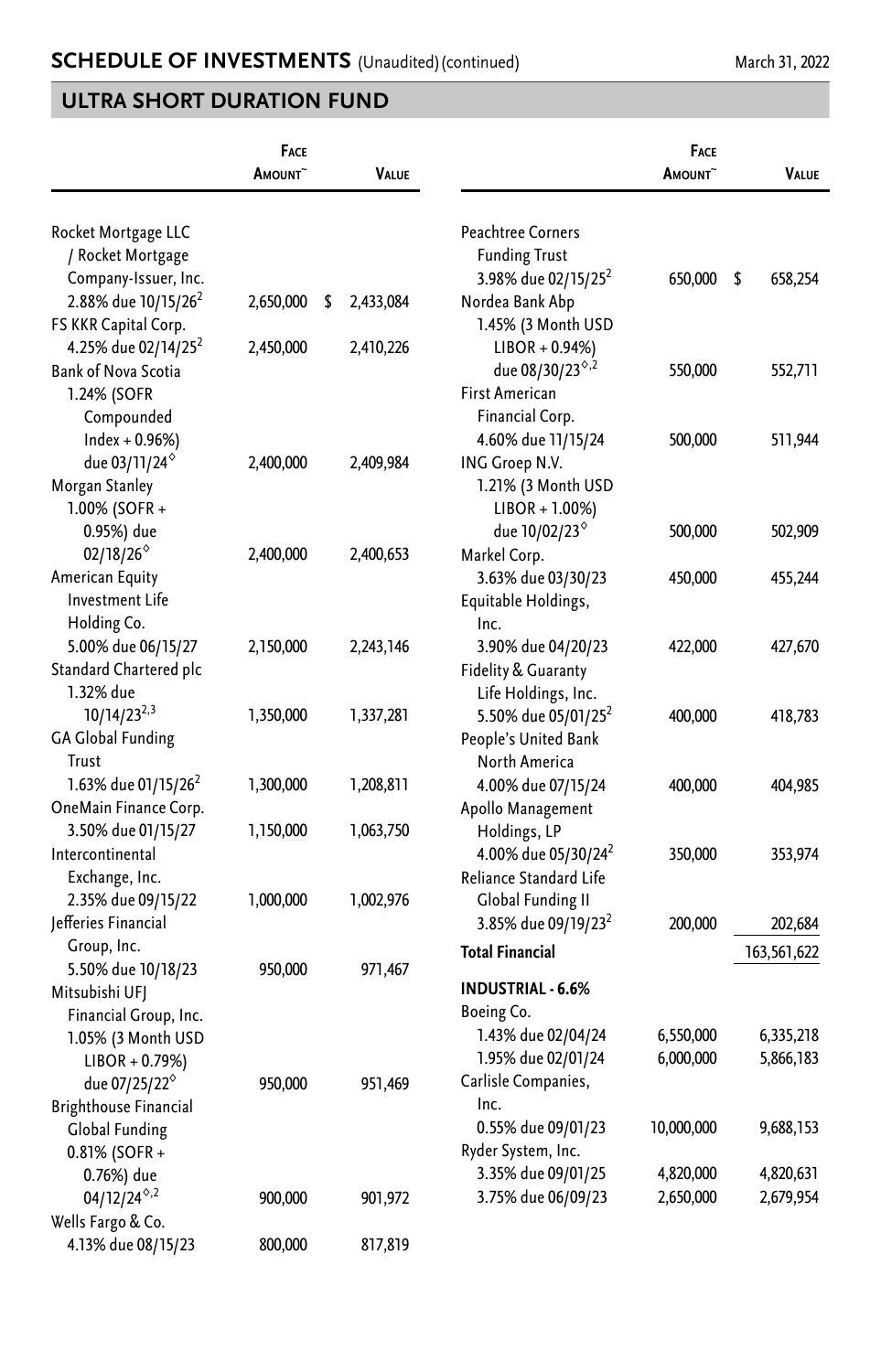|                                 | FACE<br>AMOUNT <sup>~</sup> | VALUE           |                                     | FACE<br><b>A</b> MOUNT~ | VALUE           |
|---------------------------------|-----------------------------|-----------------|-------------------------------------|-------------------------|-----------------|
| <b>Siemens</b>                  |                             |                 | Global Payments, Inc.               |                         |                 |
| Financieringsmaatschappij       |                             |                 | 1.50% due 11/15/24                  | 5,700,000               | \$<br>5,449,421 |
| NV.                             |                             |                 | 4.00% due 06/01/23                  | 651,000                 | 659,188         |
| 0.65% due 03/11/24 <sup>2</sup> | 7,300,000                   | \$<br>7,032,848 | <b>Element Fleet</b>                |                         |                 |
| Graphic Packaging               |                             |                 | Management Corp.                    |                         |                 |
| International LLC               |                             |                 | 1.60% due 04/06/24 <sup>2</sup>     | 4,900,000               | 4,725,567       |
| 0.82% due 04/15/24 <sup>2</sup> | 6,700,000                   | 6,367,088       | CVS Health Corp.                    |                         |                 |
| Teledyne Technologies,          |                             |                 | 4.00% due 12/05/23                  | 1,600,000               | 1,630,145       |
| Inc.                            |                             |                 | Stryker Corp.                       |                         |                 |
| 0.65% due 04/01/23              | 4,550,000                   | 4,472,380       | 3.38% due 05/15/24                  | 1,600,000               | 1,618,520       |
| <b>CNH</b> Industrial           |                             |                 | <b>Bunge Limited</b>                |                         |                 |
| Capital LLC                     |                             |                 | Finance Corp.                       |                         |                 |
| 1.95% due 07/02/23              | 4,230,000                   | 4,186,288       | 3.00% due 09/25/22                  | 800,000                 | 804,089         |
| Berry Global, Inc.              |                             |                 | Spectrum Brands, Inc.               |                         |                 |
| 0.95% due 02/15/24              | 2,150,000                   | 2,058,292       | 5.75% due 07/15/25                  | 700,000                 | 713,125         |
| 1.65% due 01/15/27              | 1,100,000                   | 1,001,975       | Laboratory Corp. of                 |                         |                 |
| TD SYNNEX Corp.                 |                             |                 | America Holdings                    |                         |                 |
| 1.25% due 08/09/24 <sup>2</sup> | 2,400,000                   | 2,280,151       | 3.60% due 02/01/25                  | 350,000                 | 353,512         |
| Silgan Holdings, Inc.           |                             |                 | Block, Inc.                         |                         |                 |
| 1.40% due 04/01/26 <sup>2</sup> | 2,350,000                   | 2,143,202       | 2.75% due 06/01/26 <sup>2</sup>     | 350,000                 | 330,827         |
| Vontier Corp.                   |                             |                 | General Mills, Inc.                 |                         |                 |
| 1.80% due 04/01/26              | 2,150,000                   | 1,944,052       | 1.25% (3 Month USD                  |                         |                 |
| Penske Truck Leasing            |                             |                 | $LIBOR + 1.01\%)$                   |                         |                 |
| Company LP / PTL                |                             |                 | due 10/17/23 <sup>°</sup>           | 200,000                 | 202,430         |
| Finance Corp.                   |                             |                 | <b>Total Consumer, Non-cyclical</b> |                         | 40,313,515      |
| 2.70% due 11/01/24 <sup>2</sup> | 900,000                     | 886,337         |                                     |                         |                 |
| Jabil, Inc.                     |                             |                 | UTILITIES - 3.4%                    |                         |                 |
| 1.70% due 04/15/26              | 650,000                     | 601,722         | NextEra Energy Capital              |                         |                 |
| Weir Group plc                  |                             |                 | Holdings, Inc.                      |                         |                 |
| 2.20% due 05/13/26 <sup>2</sup> | 440,000                     | 410,927         | 0.75% (3 Month USD                  |                         |                 |
| CNH Industrial N.V.             |                             |                 | $LIBOR + 0.27%)$                    |                         |                 |
| 4.50% due 08/15/23              | 400,000                     | 408,186         | due 02/22/23 <sup>°</sup>           | 8,600,000               | 8,569,997       |
| <b>Total Industrial</b>         |                             | 63, 183, 587    | 0.45% (SOFR +                       |                         |                 |
|                                 |                             |                 | 0.40%) due                          |                         |                 |
| CONSUMER, NON-CYCLICAL - 4.2%   |                             |                 | $11/03/23^{\circ}$                  | 2,500,000               | 2,489,712       |
| Illumina, Inc.                  |                             |                 | 0.59% (SOFR                         |                         |                 |
| 0.55% due 03/23/23              | 8,800,000                   | 8,632,012       | Compounded                          |                         |                 |
| AmerisourceBergen               |                             |                 | $Index + 0.54\%)$                   |                         |                 |
| Corp.                           |                             |                 | due 03/01/23°                       | 100,000                 | 99,897          |
| 0.74% due 03/15/23              | 8,650,000                   | 8,522,595       | Atmos Energy Corp.                  |                         |                 |
| <b>Triton Container</b>         |                             |                 | 0.63% due 03/09/23                  | 4,650,000               | 4,580,855       |
| International Ltd.              |                             |                 | 1.02% (3 Month USD                  |                         |                 |
| 0.80% due 08/01/23 <sup>2</sup> | 3,100,000                   | 3,007,711       | $LIBOR + 0.38%$                     |                         |                 |
| 2.05% due 04/15/26 <sup>2</sup> | 2,200,000                   | 2,051,544       | due 03/09/23 <sup>6</sup>           | 1,000,000               | 998,621         |
| 1.15% due 06/07/24 <sup>2</sup> | 1,700,000                   | 1,612,829       |                                     |                         |                 |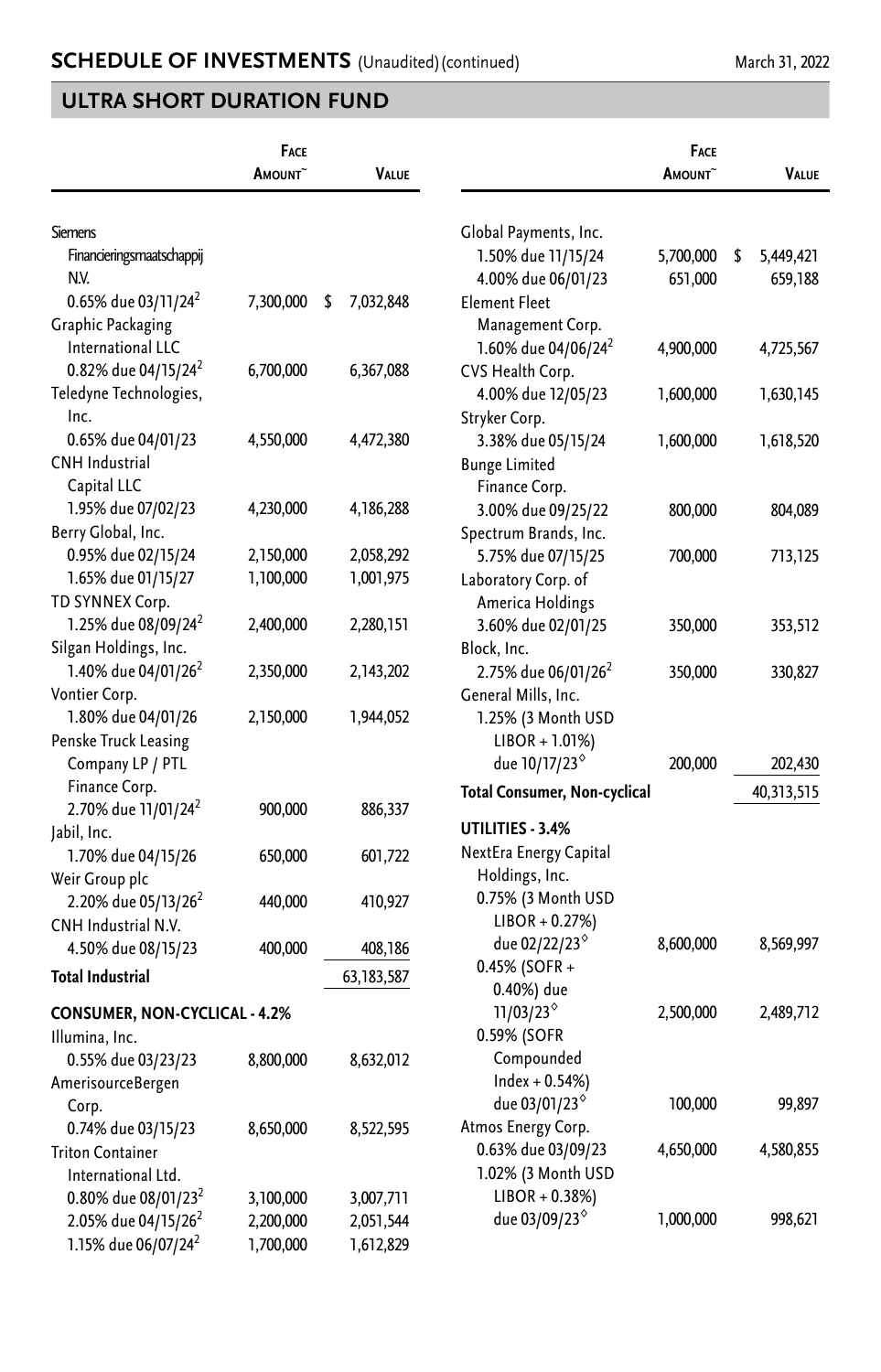|                                 | FACE<br>AMOUNT~ | VALUE          |                                 | <b>FACE</b><br>AMOUNT <sup>~</sup> | VALUE           |
|---------------------------------|-----------------|----------------|---------------------------------|------------------------------------|-----------------|
|                                 |                 |                |                                 |                                    |                 |
| CenterPoint Energy              |                 |                | Verizon                         |                                    |                 |
| Resources Corp.                 |                 |                | Communications,                 |                                    |                 |
| 1.00% (3 Month USD              |                 |                | Inc.                            |                                    |                 |
| $LIBOR + 0.50\%)$               |                 |                | 0.75% due 03/22/24              | 4,400,000                          | \$<br>4,257,850 |
| due 03/02/23 <sup>6</sup>       | 5,406,000       | 5,389,298<br>S | FactSet Research                |                                    |                 |
| ONE Gas, Inc.                   |                 |                | Systems, Inc.                   |                                    |                 |
| 1.10% due 03/11/24              | 4,550,000       | 4,388,911      | 2.90% due 03/01/27              | 3,750,000                          | 3,643,998       |
| Alexander Funding               |                 |                | Rogers                          |                                    |                 |
| Trust                           |                 |                | Communications,                 |                                    |                 |
| 1.84% due 11/15/23 <sup>2</sup> | 4,300,000       | 4, 167, 907    | Inc.                            |                                    |                 |
| OGE Energy Corp.                |                 |                | 2.95% due 03/15/25 <sup>2</sup> | 2,400,000                          | 2,382,672       |
| 0.70% due 05/26/23              | 1,500,000       | 1,469,522      | Paramount Global                |                                    |                 |
| AES Corp.                       |                 |                | 4.75% due 05/15/25              | 2,210,000                          | 2,295,992       |
| 3.30% due 07/15/25 <sup>2</sup> | 300,000         | 294,330        | T-Mobile USA, Inc.              |                                    |                 |
| NRG Energy, Inc.                |                 |                | 2.63% due 04/15/26              | 1,600,000                          | 1,528,352       |
| 3.75% due 06/15/24 <sup>2</sup> | 275,000         | 273,922        | 2.25% due 02/15/26              | 600,000                            | 565,380         |
| Entergy Louisiana LLC           |                 |                | Cogent                          |                                    |                 |
| 3.30% due 12/01/22              | 175,000         | 176,152        | Communications                  |                                    |                 |
| <b>Total Utilities</b>          |                 | 32,899,124     | Group, Inc.                     |                                    |                 |
|                                 |                 |                | 3.50% due 05/01/26 <sup>2</sup> | 2,000,000                          | 1,900,000       |
| <b>TECHNOLOGY - 3.3%</b>        |                 |                | Level 3 Financing, Inc.         |                                    |                 |
| Microchip                       |                 |                | 5.38% due 05/01/25              | 1,700,000                          | 1,716,150       |
| Technology, Inc.                |                 |                | Sprint Spectrum                 |                                    |                 |
| 2.67% due 09/01/23              | 8,070,000       | 8,042,971      | Company LLC /                   |                                    |                 |
| 0.97% due 02/15/24              | 750,000         | 718,800        | Sprint Spectrum                 |                                    |                 |
| <b>Fidelity National</b>        |                 |                | Co II LLC / Sprint              |                                    |                 |
| Information                     |                 |                | Spectrum Co III LLC             |                                    |                 |
| Services, Inc.                  |                 |                | 4.74% due 03/20/25 <sup>2</sup> | 675,000                            | 689,172         |
| 0.60% due 03/01/24              | 8,200,000       | 7,850,312      | Vodafone Group plc              |                                    |                 |
| HCL America, Inc.               |                 |                | 4.13% due 05/30/25              | 175,000                            | 180,172         |
| 1.38% due 03/10/26 <sup>2</sup> | 7,300,000       | 6,683,504      | <b>Total Communications</b>     |                                    | 27,738,780      |
| CDW LLC / CDW                   |                 |                |                                 |                                    |                 |
| Finance Corp.                   |                 |                | <b>ENERGY - 1.2%</b>            |                                    |                 |
| 2.67% due 12/01/26              | 4,300,000       | 4,052,858      | Enbridge, Inc.                  |                                    |                 |
| Infor. Inc.                     |                 |                | 0.45% (SOFR +                   |                                    |                 |
| 1.45% due 07/15/23 <sup>2</sup> | 2,600,000       | 2,547,230      | 0.40%) due                      |                                    |                 |
| Qorvo, Inc.                     |                 |                | 02/17/23                        | 4,900,000                          | 4,894,846       |
| 1.75% due 12/15/24 <sup>2</sup> | 2,050,000       | 1,955,434      | Phillips 66                     |                                    |                 |
| <b>Total Technology</b>         |                 | 31,851,109     | 0.90% due 02/15/24              | 3,400,000                          | 3,290,185       |
| <b>COMMUNICATIONS - 2.9%</b>    |                 |                | Valero Energy Corp.             |                                    |                 |
| NTT Finance Corp.               |                 |                | 1.20% due 03/15/24              | 3,000,000                          | 2,894,971       |
| 0.58% due 03/01/24 <sup>2</sup> | 8,950,000       | 8,579,042      | <b>Total Energy</b>             |                                    | 11,080,002      |
|                                 |                 |                |                                 |                                    |                 |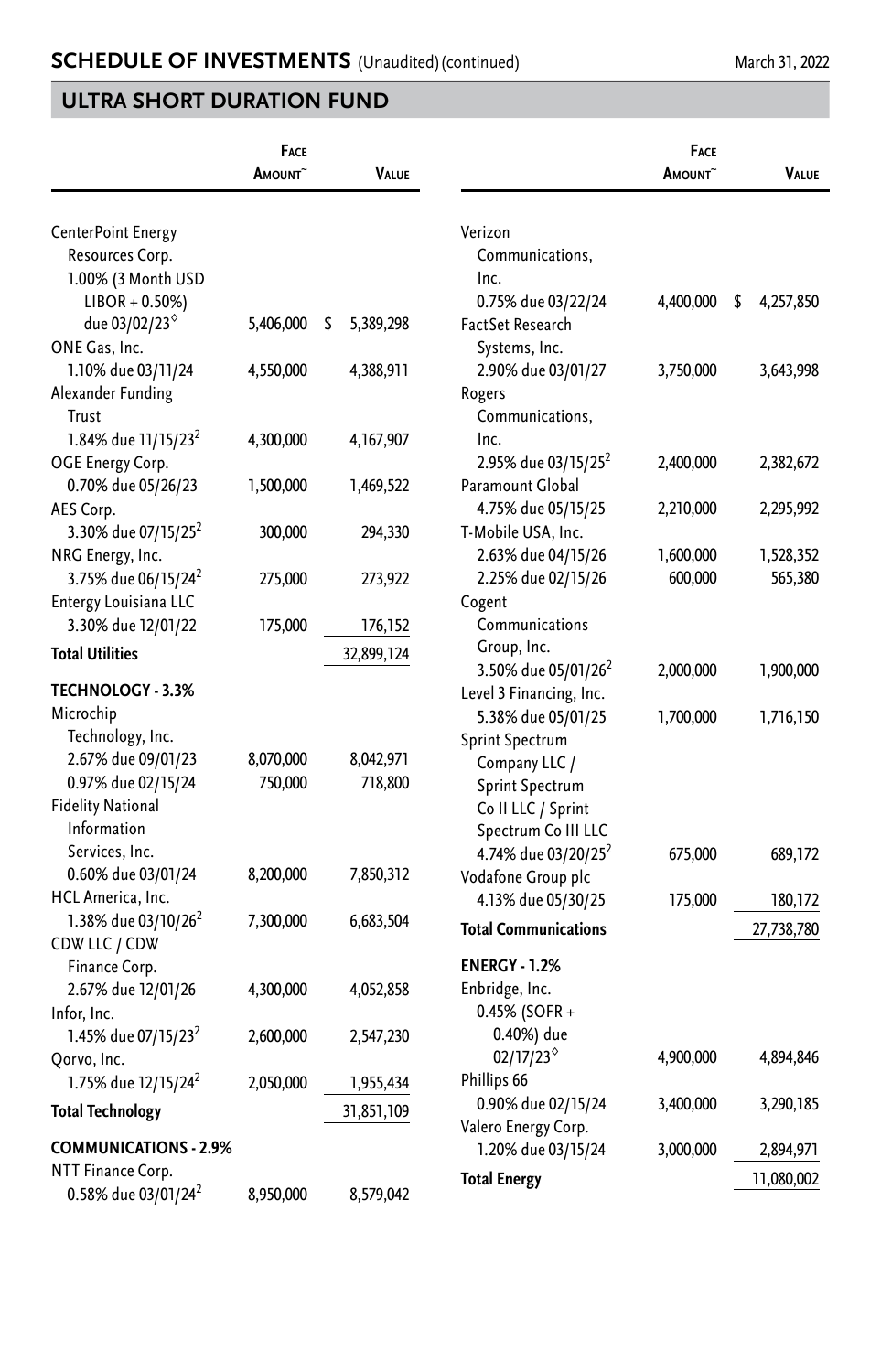|                                                                    | FACE<br><b>A</b> mount~ | <b>VALUE</b>    |                                         | FACE<br><b>AMOUNT</b> | VALUE           |
|--------------------------------------------------------------------|-------------------------|-----------------|-----------------------------------------|-----------------------|-----------------|
| CONSUMER, CYCLICAL - 1.0%                                          |                         |                 | 2020-FL3, 1.92%                         |                       |                 |
| Magallanes, Inc.                                                   |                         |                 | (30 Day Average                         |                       |                 |
| 3.64% due 03/15/25 <sup>2</sup>                                    | 5,700,000               | \$<br>5,734,633 | $SOFR + 1.86%$                          |                       |                 |
| Hyatt Hotels Corp.                                                 |                         |                 | Rate Floor: 1.75%)                      |                       |                 |
| 1.80% due 10/01/24                                                 | 3,500,000               | 3,367,492       | due 11/15/37 <sup>6,2</sup>             | 2,500,000             | \$<br>2,477,128 |
| Total Consumer, Cyclical                                           |                         | 9,102,125       | <b>HERA Commercial</b>                  |                       |                 |
|                                                                    |                         |                 | Mortgage Ltd.                           |                       |                 |
| <b>BASIC MATERIALS - 0.6%</b>                                      |                         |                 | 2021-FL1, 1.77%                         |                       |                 |
| Anglo American                                                     |                         |                 | (1 Month USD                            |                       |                 |
| Capital plc                                                        |                         |                 | $LIBOR + 1.30\%,$                       |                       |                 |
| 4.13% due 09/27/22 <sup>2</sup><br>5.38% due 04/01/25 <sup>2</sup> | 3,000,000               | 3,036,199       | Rate Floor: 1.30%)                      |                       |                 |
|                                                                    | 450,000                 | 472,507         | due 02/18/38 <sup>6,2</sup>             | 5,000,000             | 4,915,076       |
| Carpenter Technology                                               |                         |                 | 2021-FL1, 1.52%                         |                       |                 |
| Corp.                                                              |                         | 1,374,975       | (1 Month USD                            |                       |                 |
| 4.45% due 03/01/23<br>Reliance Steel &                             | 1,350,000               |                 | $LIBOR + 1.05%$ ,<br>Rate Floor: 1.05%) |                       |                 |
| Aluminum Co.                                                       |                         |                 | due 02/18/38 <sup>°</sup>               | 4,250,000             | 4, 197, 451     |
| 4.50% due 04/15/23                                                 | 1,300,000               | 1,325,876       | Palmer Square Loan                      |                       |                 |
|                                                                    |                         |                 | Funding Ltd.                            |                       |                 |
| <b>Total Basic Materials</b>                                       |                         | 6,209,557       | 2021-2A, 1.88%                          |                       |                 |
| <b>Total Corporate Bonds</b>                                       |                         |                 | (3 Month USD                            |                       |                 |
| (Cost \$397,041,217)                                               |                         | 385,939,421     | $LIBOR + 1.40\%$ ,                      |                       |                 |
|                                                                    |                         |                 | Rate Floor: 1.40%)                      |                       |                 |
| ASSET-BACKED SECURITIES†† - 28.4%                                  |                         |                 | due 05/20/29 <sup>8,2</sup>             | 4,500,000             | 4,395,303       |
| <b>COLLATERALIZED LOAN OBLIGATIONS - 21.6%</b>                     |                         |                 | 2021-1A, 1.15%                          |                       |                 |
| Lake Shore MM                                                      |                         |                 | (3 Month USD                            |                       |                 |
| CLO III LLC                                                        |                         |                 | $LIBOR + 0.90\%$                        |                       |                 |
| 2021-2A, 1.72%                                                     |                         |                 | Rate Floor: 0.90%)                      |                       |                 |
| (3 Month USD                                                       |                         |                 | due 04/20/29 <sup>6,2</sup>             | 2,775,377             | 2,758,177       |
| $LIBOR + 1.48%$ ,                                                  |                         |                 | 2022-1A, 1.74%                          |                       |                 |
| Rate Floor: 1.48%)                                                 |                         |                 | (3 Month Term                           |                       |                 |
| due 10/17/31 <sup>6,2</sup><br>BXMT Ltd.                           | 11,350,000              | 11,260,523      | $SOFR + 1.60\%$ ,                       |                       |                 |
| 2020-FL2, 1.07%                                                    |                         |                 | Rate Floor: 1.60%)                      |                       |                 |
| (30 Day Average                                                    |                         |                 | due 04/15/30 $8,2$                      | 1,000,000             | 1,000,000       |
| SOFR + 1.01%,                                                      |                         |                 | 2019-3A, 1.33%                          |                       |                 |
| Rate Floor: 0.90%)                                                 |                         |                 | (3 Month USD                            |                       |                 |
| due 02/15/38 <sup>6,2</sup>                                        | 5,000,000               | 4,952,745       | $LIBOR + 0.85%$                         |                       |                 |
| 2020-FL2, 1.32%                                                    |                         |                 | Rate Floor: 0.85%)                      |                       |                 |
| (30 Day Average                                                    |                         |                 | due 08/20/27 <sup>6,2</sup>             | 258,589               | 257,521         |
| $SOFR + 1.26%$                                                     |                         |                 |                                         |                       |                 |
| Rate Floor: 1.15%)                                                 |                         |                 |                                         |                       |                 |
| due 02/15/38 <sup>6</sup>                                          | 2,550,000               | 2,510,183       |                                         |                       |                 |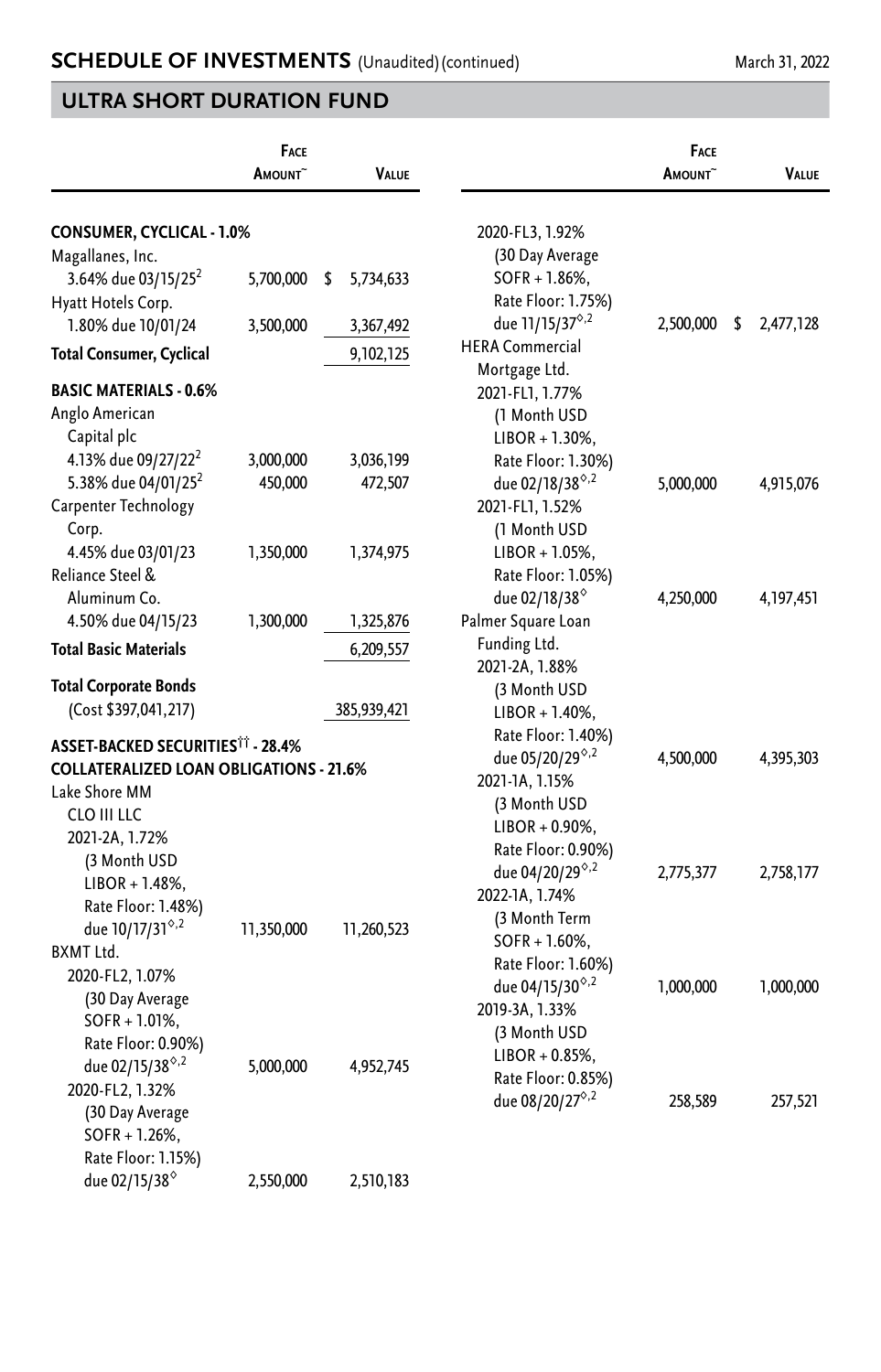|                                                   | <b>FACE</b><br>AMOUNT <sup>~</sup> | VALUE           |                                                   | <b>FACE</b><br><b>A</b> MOUNT | VALUE           |
|---------------------------------------------------|------------------------------------|-----------------|---------------------------------------------------|-------------------------------|-----------------|
| <b>ABPCI Direct Lending</b>                       |                                    |                 | <b>ABPCI Direct Lending</b>                       |                               |                 |
| Fund CLO V Ltd.                                   |                                    |                 | Fund IX LLC                                       |                               |                 |
| 2021-5A, 1.75%                                    |                                    |                 | 2021-9A, 1.67%                                    |                               |                 |
| (3 Month USD                                      |                                    |                 | (3 Month USD                                      |                               |                 |
| $LIBOR + 1.50\%,$                                 |                                    |                 | $LIBOR + 1.40\%$ ,                                |                               |                 |
| Rate Floor: 1.50%)                                |                                    |                 | Rate Floor: 1.40%)                                |                               |                 |
| due 04/20/31 <sup>6,2</sup>                       | 8,250,000                          | \$<br>8,198,992 | due 11/18/31 <sup>6,2</sup>                       | 5,700,000                     | 5,600,489<br>\$ |
| CHCP Ltd.                                         |                                    |                 | <b>ABPCI Direct Lending</b>                       |                               |                 |
| 2021-FL1, 1.22%                                   |                                    |                 | Fund CLO VII, LP                                  |                               |                 |
| (30 Day Average                                   |                                    |                 | 2021-7A, 1.70%                                    |                               |                 |
| $SOFR + 1.16%$                                    |                                    |                 | (3 Month USD                                      |                               |                 |
| Rate Floor: 1.05%)<br>due 02/15/38 <sup>6,2</sup> |                                    |                 | $LIBOR + 1.43%$                                   |                               |                 |
| Shackleton CLO Ltd.                               | 6,500,000                          | 6,462,030       | Rate Floor: 1.43%)<br>due 10/20/31 <sup>9,2</sup> | 5,500,000                     | 5,452,428       |
| 2017-8A, 1.17%                                    |                                    |                 | <b>FS Rialto</b>                                  |                               |                 |
| (3 Month USD                                      |                                    |                 | 2021-FL3, 2.23%                                   |                               |                 |
| $LIBOR + 0.92\%$                                  |                                    |                 | (1 Month USD                                      |                               |                 |
| Rate Floor: 0.00%)                                |                                    |                 | $LIBOR + 1.80\%$ ,                                |                               |                 |
| due 10/20/27 <sup>6,2</sup>                       | 6,477,922                          | 6,448,472       | Rate Floor: 1.80%)                                |                               |                 |
| CIFC Funding Ltd.                                 |                                    |                 | due 11/16/36 <sup>°</sup>                         | 5,500,000                     | 5,404,699       |
| 2018-3A, 1.12%                                    |                                    |                 | <b>LCCM Trust</b>                                 |                               |                 |
| (3 Month USD                                      |                                    |                 | 2021-FL3, 1.85%                                   |                               |                 |
| $LIBOR + 0.87\%$                                  |                                    |                 | (1 Month USD                                      |                               |                 |
| Rate Floor: 0.00%)                                |                                    |                 | $LIBOR + 1.45%$ ,                                 |                               |                 |
| due 04/19/29 <sup><math>\diamond</math>,2</sup>   | 6,335,305                          | 6,281,602       | Rate Floor: 1.45%)                                |                               |                 |
| Golub Capital Partners                            |                                    |                 | due 11/15/38 <sup>°,2</sup>                       | 4,100,000                     | 4,056,296       |
| CLO 49M Ltd.                                      |                                    |                 | 2021-FL2, 2.30%                                   |                               |                 |
| 2021-49A, 1.78%                                   |                                    |                 | (1 Month USD                                      |                               |                 |
| (3 Month USD                                      |                                    |                 | $LIBOR + 1.90\%$                                  |                               |                 |
| $LIBOR + 1.53%$                                   |                                    |                 | Rate Floor: 1.90%)                                |                               |                 |
| Rate Floor: 1.53%)                                |                                    |                 | due $12/13/38^{\circ.2}$                          | 1,000,000                     | 989,725         |
| due 08/26/33 $\frac{8}{7}$                        | 6,250,000                          | 6,200,698       | Cerberus Loan                                     |                               |                 |
| LCM XXIV Ltd.                                     |                                    |                 | Funding XXXV, LP                                  |                               |                 |
| 2021-24A, 1.23%                                   |                                    |                 | 2021-5A, 1.74%                                    |                               |                 |
| (3 Month USD                                      |                                    |                 | (3 Month USD                                      |                               |                 |
| $LIBOR + 0.98\%,$                                 |                                    |                 | $LIBOR + 1.50\%,$                                 |                               |                 |
| Rate Floor: 0.98%)                                |                                    |                 | Rate Floor: 1.50%)                                |                               |                 |
| due 03/20/30 <sup>6,2</sup>                       | 5,750,000                          | 5,705,021       | due 09/22/33 <sup>6,2</sup>                       | 5,000,000                     | 4,942,643       |
| Cerberus Loan                                     |                                    |                 | Carlyle Global Market                             |                               |                 |
| Funding XXXIV, LP                                 |                                    |                 | Strategies CLO Ltd.                               |                               |                 |
| 2021-4A, 1.74%                                    |                                    |                 | 2018-4A, 1.24%                                    |                               |                 |
| (3 Month USD<br>$LIBOR + 1.50\%,$                 |                                    |                 | (3 Month USD<br>$LIBOR + 1.00\%$ ,                |                               |                 |
| Rate Floor: 1.50%)                                |                                    |                 | Rate Floor: 1.00%)                                |                               |                 |
| due 08/13/33 <sup>6,2</sup>                       | 5,699,984                          | 5,693,975       | due 01/15/31 <sup>6,2</sup>                       | 4,927,378                     | 4,890,861       |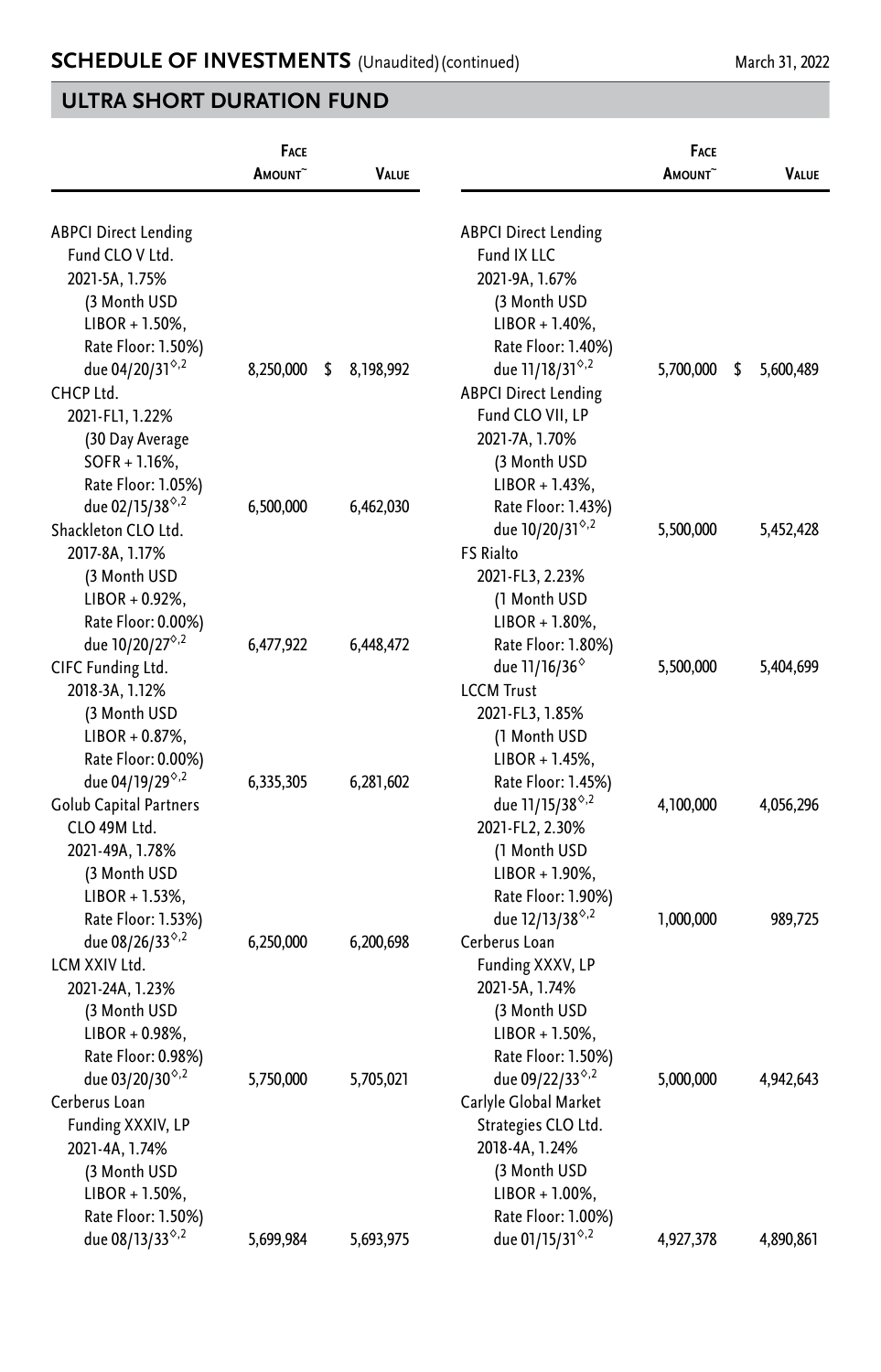|                                         | FACE<br>AMOUNT <sup>~</sup> | <b>VALUE</b>    |                                         | FACE<br>AMOUNT <sup>~</sup> | Value           |
|-----------------------------------------|-----------------------------|-----------------|-----------------------------------------|-----------------------------|-----------------|
| Golub Capital Partners                  |                             |                 | <b>Golub Capital Partners</b>           |                             |                 |
| CLO 54M, LP                             |                             |                 | CLO 33M Ltd.                            |                             |                 |
| 2021-54A, 1.85%                         |                             |                 | 2021-33A, 2.36%                         |                             |                 |
| (3 Month USD                            |                             |                 | (3 Month USD                            |                             |                 |
| $LIBOR + 1.53%$                         |                             |                 | $LIBOR + 1.86%$                         |                             |                 |
| Rate Floor: 1.53%)                      |                             |                 | Rate Floor: 1.86%)                      |                             |                 |
| due 08/05/33 <sup>6,2</sup>             | 4,750,000                   | \$<br>4,712,484 | due 08/25/33 <sup>6,2</sup>             | 3,750,000                   | \$<br>3,748,189 |
| Owl Rock CLO IV Ltd.                    |                             |                 | MidOcean Credit                         |                             |                 |
| 2021-4A, 2.08%                          |                             |                 | CLO VII                                 |                             |                 |
| (3 Month USD                            |                             |                 | 2020-7A, 1.28%                          |                             |                 |
| $LIBOR + 1.60\%,$                       |                             |                 | (3 Month USD                            |                             |                 |
| Rate Floor: 1.60%)                      |                             |                 | $LIBOR + 1.04%$ ,                       |                             |                 |
| due 08/20/33 <sup>0,2</sup>             | 4,500,000                   | 4,503,992       | Rate Floor: 0.00%)                      |                             |                 |
| Parliament CLO II Ltd.                  |                             |                 | due 07/15/29 <sup>°,2</sup>             | 3,294,039                   | 3,278,534       |
| 2021-2A, 1.83%                          |                             |                 | Cerberus Loan                           |                             |                 |
| (3 Month USD                            |                             |                 | Funding XXX, LP                         |                             |                 |
| $LIBOR + 1.35%$                         |                             |                 | 2020-3A, 2.09%                          |                             |                 |
| Rate Floor: 1.35%)                      |                             |                 | (3 Month USD                            |                             |                 |
| due 08/20/32 <sup>0,2</sup>             | 4,500,000                   | 4,433,500       | $LIBOR + 1.85%$                         |                             |                 |
| Cerberus Loan Funding                   |                             |                 | Rate Floor: 1.85%)                      |                             |                 |
| XXXVI, LP                               |                             |                 | due 01/15/33 $8,4$                      | 3,000,000                   | 3,013,444       |
| 2021-6A, 1.64%                          |                             |                 | <b>ABPCI Direct Lending</b>             |                             |                 |
| (3 Month USD                            |                             |                 | Fund CLO II LLC                         |                             |                 |
| $LIBOR + 1.40\%$ ,                      |                             |                 | 2021-1A, 1.85%                          |                             |                 |
| Rate Floor: 1.40%)                      |                             |                 | (3 Month USD                            |                             |                 |
| due 11/22/33 <sup>6,2</sup>             | 4,329,242                   | 4,306,287       | $LIBOR + 1.60\%,$                       |                             |                 |
| Golub Capital Partners                  |                             |                 | Rate Floor: 1.60%)                      |                             |                 |
| CLO 16 Ltd.                             |                             |                 | due 04/20/32 <sup>0,2</sup><br>BDS Ltd. | 3,000,000                   | 3,000,301       |
| 2021-16A, 1.87%                         |                             |                 |                                         |                             |                 |
| (3 Month USD                            |                             |                 | 2021-FL8, 2.02%                         |                             |                 |
| $LIBOR + 1.61\%,$<br>Rate Floor: 1.61%) |                             |                 | (1 Month USD<br>$LIBOR + 1.55%$         |                             |                 |
| due 07/25/33 <sup>0,2</sup>             | 4,250,000                   | 4,230,688       | Rate Floor: 1.55%)                      |                             |                 |
| <b>BRSP Ltd.</b>                        |                             |                 | due 01/18/36 <sup>6,2</sup>             | 2,000,000                   | 1,939,517       |
| 2021-FL1, 2.35%                         |                             |                 | 2021-FL8, 2.37%                         |                             |                 |
| (1 Month USD                            |                             |                 | (1 Month USD                            |                             |                 |
| $LIBOR + 1.90\%,$                       |                             |                 | $LIBOR + 1.90\%$ ,                      |                             |                 |
| Rate Floor: 1.90%)                      |                             |                 | Rate Floor: 1.90%)                      |                             |                 |
| due 08/19/38 <sup>6,2</sup>             | 4,250,000                   | 4, 191, 324     | due 01/18/36 $8,2$                      | 1,000,000                   | 949,305         |
| <b>Madison Park Funding</b>             |                             |                 | Woodmont Trust                          |                             |                 |
| XLVIII Ltd.                             |                             |                 | 2020-7A, 2.14%                          |                             |                 |
| 2021-48A, 1.70%                         |                             |                 | (3 Month USD                            |                             |                 |
| (3 Month USD                            |                             |                 | $LIBOR + 1.90\%,$                       |                             |                 |
| $LIBOR + 1.45%$                         |                             |                 | Rate Floor: 1.90%)                      |                             |                 |
| Rate Floor: 1.45%)                      |                             |                 | due 01/15/32 <sup>6,2</sup>             | 2,750,000                   | 2,761,447       |
| due 04/19/33 <sup>6,2</sup>             | 4,000,000                   | 3,945,494       |                                         |                             |                 |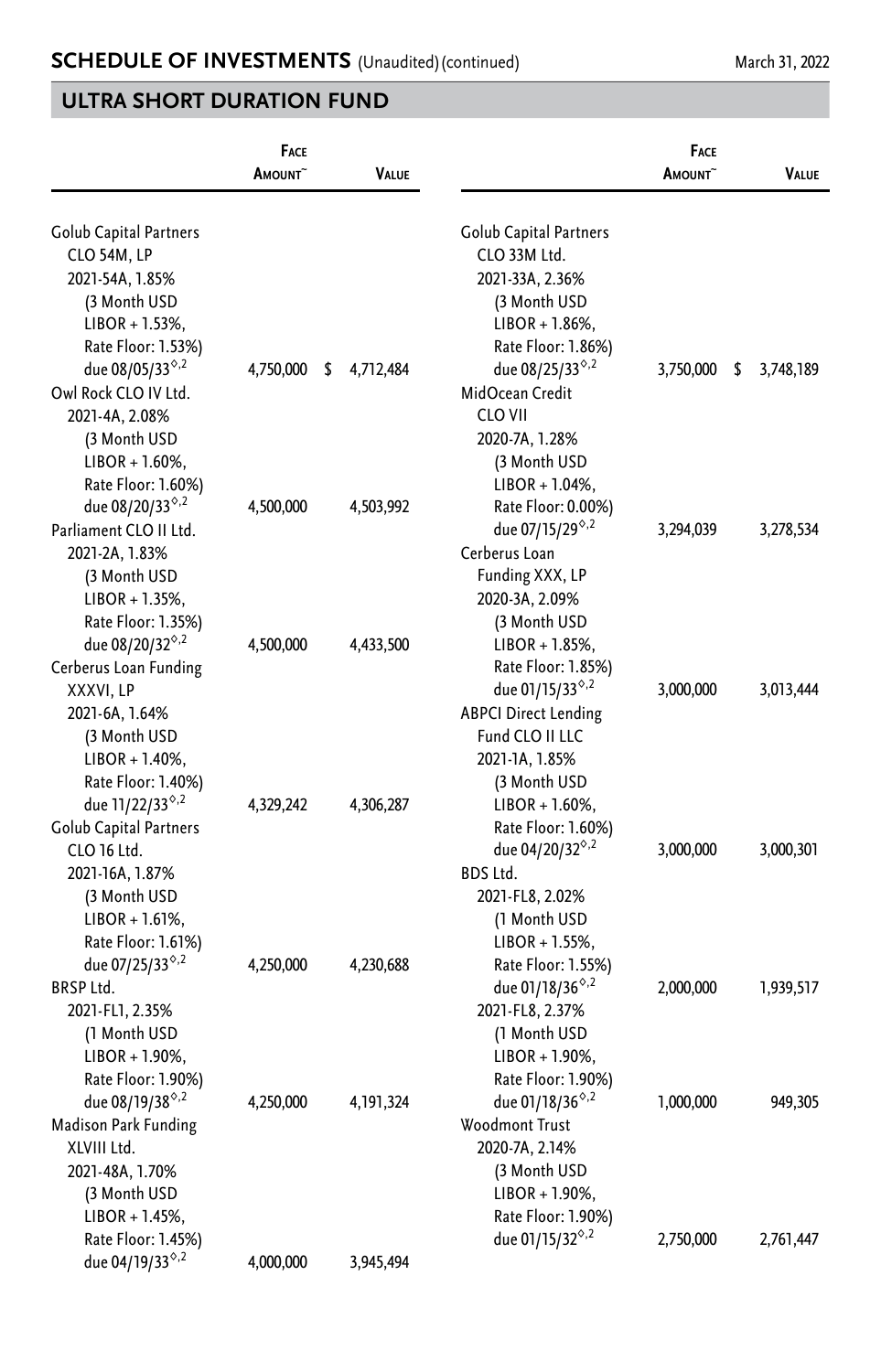|                             | FACE<br><b>A</b> MOUNT~ | <b>VALUE</b>    |                              | <b>FACE</b><br><b>A</b> mount^ | <b>VALUE</b>    |
|-----------------------------|-------------------------|-----------------|------------------------------|--------------------------------|-----------------|
| LoanCore Issuer Ltd.        |                         |                 | <b>ABPCI Direct Lending</b>  |                                |                 |
| 2019-CRE2, 1.90%            |                         |                 | Fund CLO I LLC               |                                |                 |
| (1 Month USD                |                         |                 | 2021-1A, 1.95%               |                                |                 |
| $LIBOR + 1.50\%,$           |                         |                 | (3 Month USD                 |                                |                 |
| Rate Floor: 1.50%)          |                         |                 | $LIBOR + 1.70\%$ ,           |                                |                 |
| due 05/15/36 <sup>6,2</sup> | 1,300,000               | 1,297,099<br>\$ | Rate Floor: 1.70%)           |                                |                 |
| 2018-CRE1, 1.90%            |                         |                 | due 07/20/33 <sup>6,2</sup>  | 2,250,000                      | \$<br>2,259,284 |
| (1 Month USD                |                         |                 | <b>THL Credit Lake Shore</b> |                                |                 |
| $LIBOR + 1.50\%,$           |                         |                 | MM CLO I Ltd.                |                                |                 |
| Rate Floor: 1.50%)          |                         |                 | 2021-1A, 1.94%               |                                |                 |
| due 05/15/28 <sup>6,2</sup> | 1,000,000               | 999,108         | (3 Month USD                 |                                |                 |
| 2018-CRE1, 1.53%            |                         |                 | $LIBOR + 1.70\%$             |                                |                 |
| (1 Month USD                |                         |                 | Rate Floor: 1.70%)           |                                |                 |
| $LIBOR + 1.13%$             |                         |                 | due 04/15/33 $8,2$           | 2,250,000                      | 2,255,197       |
| Rate Floor: 1.13%)          |                         |                 | Cerberus Loan Funding        |                                |                 |
| due 05/15/28 <sup>6,2</sup> | 386,028                 | 385,866         | XXXIII, LP                   |                                |                 |
| Cerberus Loan               |                         |                 | 2021-3A, 1.80%               |                                |                 |
| Funding XXXII, LP           |                         |                 | (3 Month USD                 |                                |                 |
| 2021-2A, 1.86%              |                         |                 | $LIBOR + 1.56%$ ,            |                                |                 |
| (3 Month USD                |                         |                 | Rate Floor: 1.56%)           |                                |                 |
| $LIBOR + 1.62%$             |                         |                 | due 07/23/33 <sup>6,2</sup>  | 2,250,000                      | 2,237,268       |
| Rate Floor: 1.62%)          |                         |                 | GoldenTree Loan              |                                |                 |
| due 04/22/33 <sup>6,2</sup> | 2,500,000               | 2,492,306       | Management                   |                                |                 |
| Cerberus Loan               |                         |                 | US CLO 1 Ltd.                |                                |                 |
| Funding XXXI, LP            |                         |                 | 2021-9A, 0.75%               |                                |                 |
| 2021-1A, 1.74%              |                         |                 | (3 Month USD                 |                                |                 |
| (3 Month USD                |                         |                 | $LIBOR + 0.50\%$             |                                |                 |
| $LIBOR + 1.50\%,$           |                         |                 | Rate Floor: 0.50%)           |                                |                 |
| Rate Floor: 1.50%)          |                         |                 | due 01/20/33 $8,2$           | 2,142,857                      | 2,142,588       |
| due 04/15/32 <sup>6,2</sup> | 2,500,000               | 2,490,344       | Cerberus Loan                |                                |                 |
| Cerberus 2112               |                         |                 | Funding XXVI, LP             |                                |                 |
| Levered LLC                 |                         |                 | 2021-1A, 1.74%               |                                |                 |
| , 2.49% (90 Day             |                         |                 | (3 Month USD                 |                                |                 |
| Average SOFR                |                         |                 | $LIBOR + 1.50\%$ ,           |                                |                 |
| $+2.35%$ , Rate             |                         |                 | Rate Floor: 1.50%)           |                                |                 |
| Floor: 2.35%)               |                         |                 | due 04/15/31 $8,2$           | 2,000,000                      | 1,989,843       |
| due 02/15/29 <sup>°</sup>   | 2,500,000               | 2,454,294       | Wellfleet CLO Ltd.           |                                |                 |
| Venture XIV CLO Ltd.        |                         |                 | 2020-2A, 1.31%               |                                |                 |
| 2020-14A, 1.54%             |                         |                 | (3 Month USD                 |                                |                 |
| (3 Month USD                |                         |                 | $LIBOR + 1.06\%,$            |                                |                 |
| $LIBOR + 1.03%$             |                         |                 | Rate Floor: 0.00%)           |                                |                 |
| Rate Floor: 1.03%)          |                         |                 | due 10/20/29 <sup>6,2</sup>  | 1,910,813                      | 1,903,366       |
| due 08/28/29 <sup>6,2</sup> | 2.433.484               | 2,420,088       |                              |                                |                 |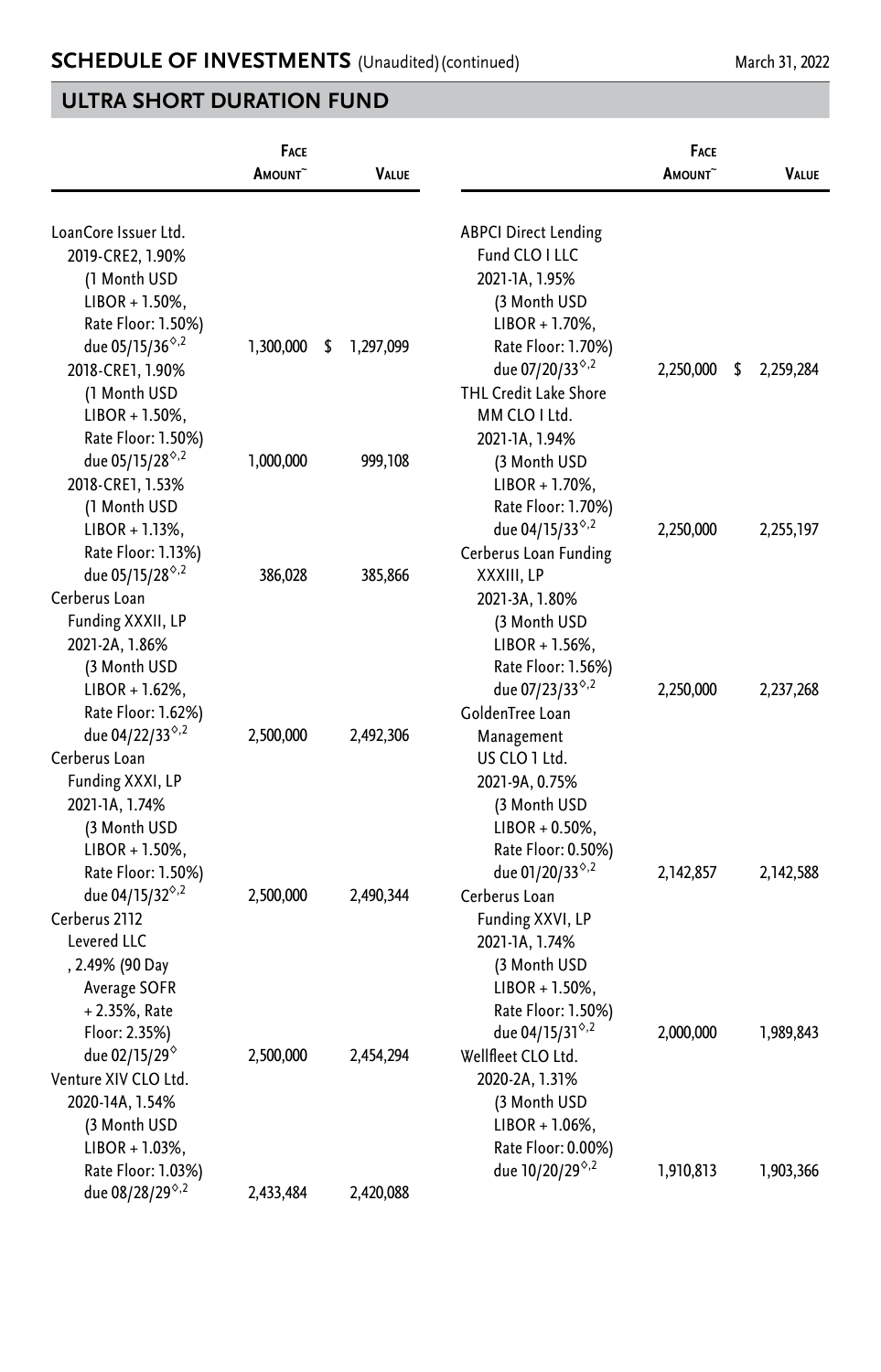|                                                   | <b>FACE</b><br>AMOUNT <sup>~</sup> | VALUE           |                                                   | <b>FACE</b><br>AMOUNT <sup>^</sup> | VALUE         |
|---------------------------------------------------|------------------------------------|-----------------|---------------------------------------------------|------------------------------------|---------------|
| <b>GPMT Ltd.</b>                                  |                                    |                 | Greystone Commercial                              |                                    |               |
| 2019-FL2, 1.47%                                   |                                    |                 | <b>Real Estate Notes</b>                          |                                    |               |
| (1 Month USD                                      |                                    |                 | 2021-FL3, 2.05%                                   |                                    |               |
| $LIBOR + 1.30\%,$                                 |                                    |                 | (1 Month USD                                      |                                    |               |
| Rate Floor: 1.30%)                                |                                    |                 | $LIBOR + 1.65%$                                   |                                    |               |
| due 02/22/36 <sup>°</sup>                         | 1,879,682                          | \$<br>1,873,615 | Rate Floor: 1.65%)                                |                                    |               |
| <b>Fortress Credit</b>                            |                                    |                 | due 07/15/39 <sup>6,2</sup>                       | 1,000,000                          | \$<br>971,233 |
| Opportunities                                     |                                    |                 | <b>ACRE Commercial</b>                            |                                    |               |
| XI CLO Ltd.                                       |                                    |                 | Mortgage Ltd.                                     |                                    |               |
| 2018-11A, 1.54%                                   |                                    |                 | 2021-FL4, 1.24%                                   |                                    |               |
| (3 Month USD                                      |                                    |                 | (1 Month USD                                      |                                    |               |
| $LIBOR + 1.30\%,$                                 |                                    |                 | $LIBOR + 1.10%$<br>Rate Floor: 1.10%)             |                                    |               |
| Rate Floor: 0.00%)<br>due 04/15/31 <sup>6,2</sup> | 1,800,000                          | 1,771,812       | due 12/18/37 <sup>6,2</sup>                       | 850,000                            | 824,800       |
| Avery Point VI CLO Ltd.                           |                                    |                 | California Street                                 |                                    |               |
| 2021-6A, 1.22%                                    |                                    |                 | CLO IX, LP                                        |                                    |               |
| (3 Month USD                                      |                                    |                 | 2019-9A, 0.94%                                    |                                    |               |
| $LIBOR + 0.90\%$ ,                                |                                    |                 | (3 Month USD                                      |                                    |               |
| Rate Floor: 0.90%)                                |                                    |                 | $LIBOR + 0.70\%$ ,                                |                                    |               |
| due 08/05/27 <sup>°,2</sup>                       | 1,777,115                          | 1,767,318       | Rate Floor: 0.00%)                                |                                    |               |
| <b>Madison Park</b>                               |                                    |                 | due 07/16/32 <sup><math>\circ</math>,2</sup>      | 750,000                            | 749,611       |
| Funding LIII Ltd.                                 |                                    |                 | Marathon CLO V Ltd.                               |                                    |               |
| 2022-53A, 1.94%                                   |                                    |                 | 2017-5A, 1.35%                                    |                                    |               |
| (3 Month Term                                     |                                    |                 | (3 Month USD                                      |                                    |               |
| $SOFR + 1.75%$                                    |                                    |                 | $LIBOR + 0.87\%,$                                 |                                    |               |
| Rate Floor: 1.75%)                                |                                    |                 | Rate Floor: 0.00%)                                |                                    |               |
| due 04/21/35 <sup>6,2</sup>                       | 1,750,000                          | 1,744,524       | due 11/21/27 <sup>6,2</sup>                       | 705,181                            | 703,881       |
| Allegro CLO IX Ltd.                               |                                    |                 | Halcyon Loan Advisors                             |                                    |               |
| 2018-3A, 1.41%                                    |                                    |                 | Funding Ltd.                                      |                                    |               |
| (3 Month USD                                      |                                    |                 | 2017-3A, 1.14%                                    |                                    |               |
| $LIBOR + 1.17%$                                   |                                    |                 | (3 Month USD                                      |                                    |               |
| Rate Floor: 1.17%)                                |                                    |                 | $LIBOR + 0.90\%$                                  |                                    |               |
| due 10/16/31 <sup>9,2</sup>                       | 1,500,000                          | 1,493,118       | Rate Floor: 0.00%)                                |                                    |               |
| <b>BCC Middle Market</b>                          |                                    |                 | due $10/18/27^{\circ.2}$                          | 658,488                            | 658,249       |
| CLO LLC                                           |                                    |                 | Voya CLO Ltd.                                     |                                    |               |
| 2021-1A, 1.74%                                    |                                    |                 | 2019-2A, 0.78%                                    |                                    |               |
| (3 Month USD                                      |                                    |                 | (3 Month USD                                      |                                    |               |
| $LIBOR + 1.50\%,$                                 |                                    |                 | $LIBOR + 0.65%$ ,                                 |                                    |               |
| Rate Floor: 1.50%)                                |                                    |                 | Rate Floor: 0.65%)                                |                                    |               |
| due 10/15/33 <sup>6,2</sup>                       | 1,250,000                          | 1,234,425       | due 07/20/32 <sup>0,2</sup>                       | 656,250                            | 655,724       |
| STWD Ltd.                                         |                                    |                 | TICP CLO VII Ltd.                                 |                                    |               |
| 2021-FL2, 2.27%                                   |                                    |                 | 2020-7A, 0.79%                                    |                                    |               |
| (1 Month USD                                      |                                    |                 | (3 Month USD                                      |                                    |               |
| $LIBOR + 1.80\%$ ,                                |                                    |                 | $LIBOR + 0.55%$                                   |                                    |               |
| Rate Floor: 1.80%)<br>due 04/18/38 <sup>6,2</sup> | 1,000,000                          | 983,562         | Rate Floor: 0.55%)<br>due 04/15/33 <sup>6,2</sup> | 562,500                            | 562,414       |
|                                                   |                                    |                 |                                                   |                                    |               |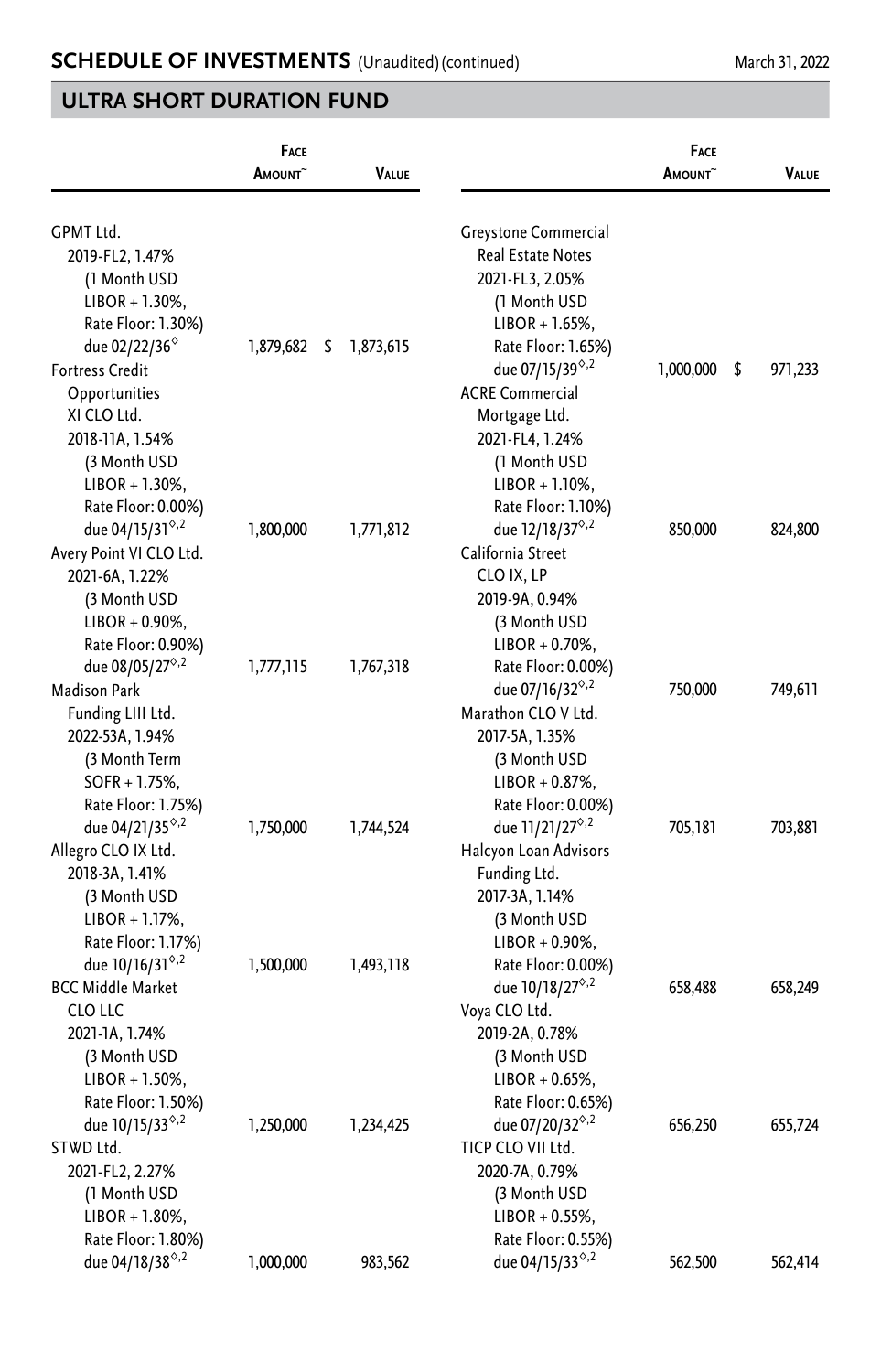|                             | <b>FACE</b><br><b>AMOUNT</b> | VALUE         |                                              | FACE<br><b>A</b> MOUNT | Value         |
|-----------------------------|------------------------------|---------------|----------------------------------------------|------------------------|---------------|
| Newfleet CLO Ltd.           |                              |               | KVK CLO Ltd.                                 |                        |               |
| 2018-1A, 1.20%              |                              |               | 2017-1A, 1.14%                               |                        |               |
| (3 Month USD                |                              |               | (3 Month USD                                 |                        |               |
| LIBOR + 0.95%,              |                              |               | $LIBOR + 0.90\%,$                            |                        |               |
| Rate Floor: 0.00%)          |                              |               | Rate Floor: 0.00%)                           |                        |               |
| due 04/20/28 <sup>6,2</sup> | 563,266                      | \$<br>561,730 | due 01/14/28 <sup>6,2</sup>                  | 189,516                | \$<br>189,385 |
| <b>Fortress Credit</b>      |                              |               | Diamond CLO Ltd.                             |                        |               |
| Opportunities               |                              |               | 2021-1A, 1.46%                               |                        |               |
| VI CLO Ltd.                 |                              |               | (3 Month USD                                 |                        |               |
| 2018-6A, 1.59%              |                              |               | $LIBOR + 1.20\%$ ,                           |                        |               |
| (3 Month USD                |                              |               | Rate Floor: 1.20%)                           |                        |               |
| $LIBOR + 1.36\%,$           |                              |               | due 04/25/29 <sup>6,2</sup>                  | 90,922                 | 90,905        |
| Rate Floor: 0.00%)          |                              |               | <b>Total Collateralized Loan Obligations</b> |                        | 207,927,737   |
| due 07/10/30 <sup>6,2</sup> | 250,000                      | 247,985       |                                              |                        |               |
| 2018-6A, 1.83%              |                              |               | <b>FINANCIAL - 3.0%</b>                      |                        |               |
| (3 Month USD                |                              |               | <b>Station Place</b>                         |                        |               |
| $LIBOR + 1.60\%,$           |                              |               | <b>Securitization Trust</b>                  |                        |               |
| Rate Floor: 0.00%)          |                              |               | 2021-15, 1.06%                               |                        |               |
| due 07/10/30 <sup>6,2</sup> | 250,000                      | 247,288       | (1 Month USD                                 |                        |               |
| OZLM XII Ltd.               |                              |               | $LIBOR + 0.60\%,$                            |                        |               |
| 2018-12A, 1.35%             |                              |               | Rate Floor:                                  |                        |               |
| (3 Month USD                |                              |               | 0.60%) due                                   |                        |               |
| LIBOR + 1.05%,              |                              |               | 09/26/22 <sup>0,†††,2</sup>                  | 7,850,000              | 7,850,000     |
| Rate Floor: 1.05%)          |                              |               | 2021-9, 1.06% (1                             |                        |               |
| due 04/30/27 <sup>6,2</sup> | 464,759                      | 464,155       | Month USD                                    |                        |               |
| Greywolf CLO III Ltd.       |                              |               | $LIBOR + 0.60\%$                             |                        |               |
| 2020-3RA, 0.76%             |                              |               | Rate Floor:                                  |                        |               |
| (3 Month USD                |                              |               | 0.00%) due                                   |                        |               |
| LIBOR + 0.50%,              |                              |               | 06/20/22 <sup>0,†††,2</sup>                  | 6,050,000              | 6,050,000     |
| Rate Floor: 0.50%)          |                              |               | 2021-SP1, 1.93%                              |                        |               |
| due 04/15/33 <sup>6,2</sup> | 388,889                      | 388,760       | (1 Month USD                                 |                        |               |
| Golub Capital Partners      |                              |               | $LIBOR + 1.75%$                              |                        |               |
| CLO 17 Ltd.                 |                              |               | Rate Floor:                                  |                        |               |
| 2017-17A, 1.91%             |                              |               | 1.75%) due                                   |                        |               |
| (3 Month USD                |                              |               | 08/17/22 <sup>0,†††,2</sup>                  | 1,200,000              | 1,200,000     |
| $LIBOR + 1.65%$             |                              |               | <b>Station Place</b>                         |                        |               |
| Rate Floor: 0.00%)          |                              |               | Securitization                               |                        |               |
| due 10/25/30 <sup>6,2</sup> | 350,000                      | 350,048       | <b>Trust Series</b>                          |                        |               |
|                             |                              |               | 2021-17, 0.96%                               |                        |               |
|                             |                              |               | (1 Month USD                                 |                        |               |
|                             |                              |               | $LIBOR + 0.50\%$                             |                        |               |
|                             |                              |               | Rate Floor:                                  |                        |               |
|                             |                              |               | 0.50%) due                                   |                        |               |
|                             |                              |               | 06/22/22 <sup>0,†††,2</sup>                  | 11,000,000             | 11,000,000    |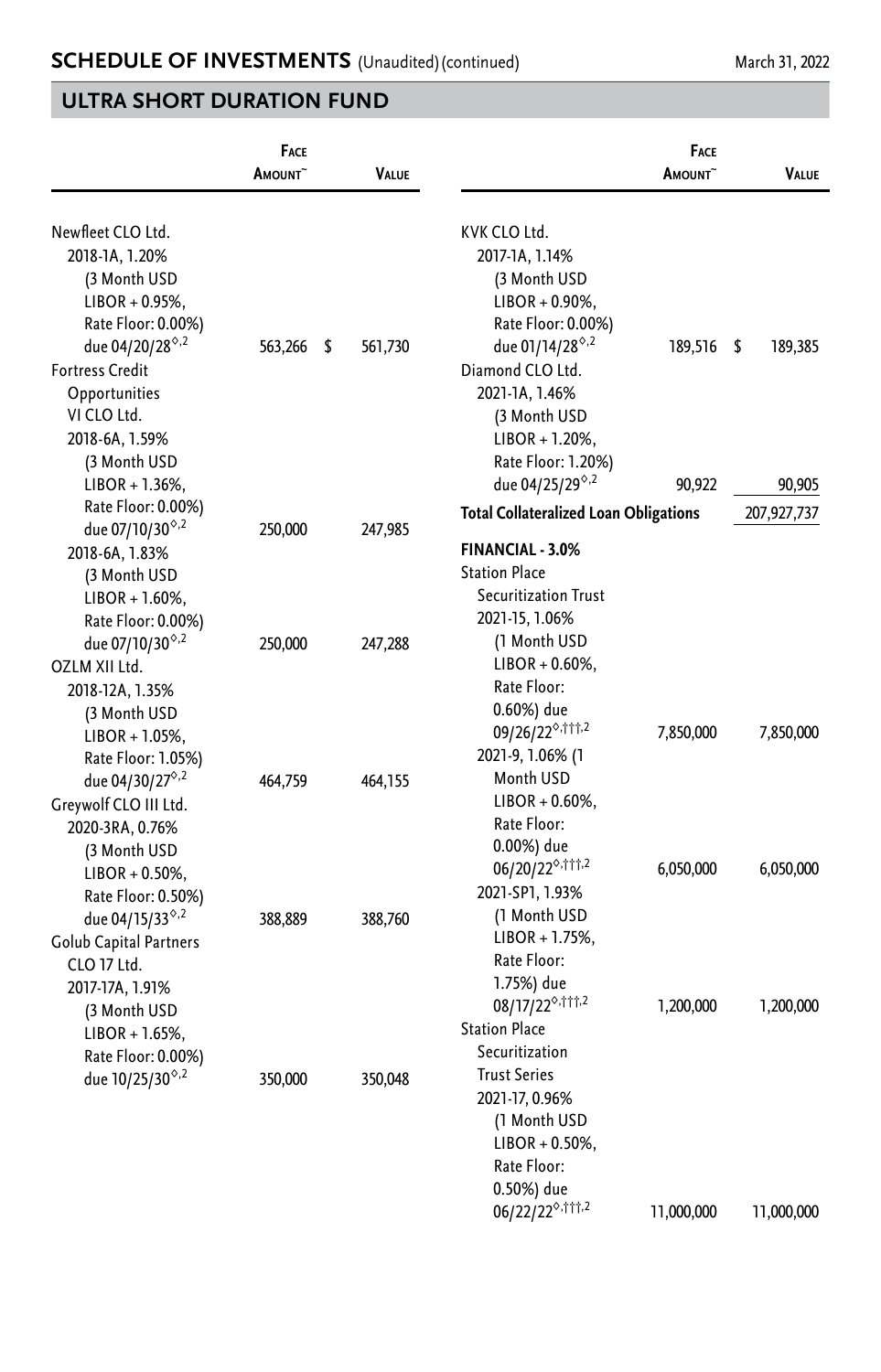|                                                                           | FACE<br>AMOUNT <sup>~</sup> | <b>VALUE</b>    |                                                                 | FACE<br>AMOUNT <sup>~</sup> | VALUE           |
|---------------------------------------------------------------------------|-----------------------------|-----------------|-----------------------------------------------------------------|-----------------------------|-----------------|
| Madison Avenue Secured                                                    |                             |                 | NET LEASE - 0.9%                                                |                             |                 |
| <b>Funding Trust Series</b><br>2021-1, 1.96% (1<br>Month USD              |                             |                 | Oak Street Investment<br>Grade Net Lease<br><b>Fund Series</b>  |                             |                 |
| $LIBOR + 1.50\%$<br>Rate Floor: 1.50%)<br>due 01/17/23 <sup>0,†††,2</sup> | 2,850,000                   | \$<br>2,850,000 | 2020-1A, 1.85%<br>due 11/20/50 <sup>2</sup><br>CF Hippolyta LLC | 6,593,049                   | 6,195,622<br>\$ |
| <b>Total Financial</b>                                                    |                             | 28,950,000      | 2021-1A, 1.98%<br>due 03/15/61 <sup>2</sup>                     | 2,170,137                   | 1,996,450       |
| <b>WHOLE BUSINESS - 1.5%</b>                                              |                             |                 | <b>Total Net Lease</b>                                          |                             | 8,192,072       |
| Applebee's Funding                                                        |                             |                 |                                                                 |                             |                 |
| LLC / IHOP<br><b>Funding LLC</b>                                          |                             |                 | <b>COLLATERALIZED DEBT OBLIGATIONS - 0.2%</b>                   |                             |                 |
| 2019-1A, 4.19%                                                            |                             |                 | Anchorage Credit<br>Funding 3 Ltd.                              |                             |                 |
| due 06/05/49 <sup>2</sup>                                                 | 5,346,000                   | 5,305,312       | 2021-3A, 2.87%                                                  |                             |                 |
| Domino's Pizza                                                            |                             |                 | due 01/28/39 <sup>2</sup>                                       | 1,750,000                   | 1,661,135       |
| Master Issuer LLC                                                         |                             |                 |                                                                 |                             |                 |
| 2018-1A, 4.33%                                                            |                             |                 | <b>TRANSPORT-AIRCRAFT - 0.0%</b>                                |                             |                 |
| due 07/25/48 <sup>2</sup>                                                 | 4,344,075                   | 4,342,589       | Raspro Trust                                                    |                             |                 |
| Taco Bell Funding LLC                                                     |                             |                 | 2005-1A, 1.18%                                                  |                             |                 |
| 2021-1A, 1.95%                                                            |                             |                 | (3 Month USD<br>$LIBOR + 0.93\%,$                               |                             |                 |
| due 08/25/51 <sup>2</sup>                                                 | 3,241,875                   | 2,931,935       | Rate Floor: 0.93%)                                              |                             |                 |
| Wingstop Funding LLC                                                      |                             |                 | due 03/23/24 $8,2$                                              | 439,828                     | 437,750         |
| 2020-1A, 2.84%                                                            |                             |                 | <b>Total Asset-Backed Securities</b>                            |                             |                 |
| due 12/05/50 <sup>2</sup>                                                 | 1,343,250                   | 1,245,832       | (Cost \$277,061,485)                                            |                             | 273,072,379     |
| <b>SERVPRO Master</b><br><b>Issuer LLC</b>                                |                             |                 |                                                                 |                             |                 |
| 2019-1A, 3.88%                                                            |                             |                 | <b>COLLATERALIZED MORTGAGE OBLIGATIONS*** - 17.0%</b>           |                             |                 |
| due 10/25/49 <sup>2</sup>                                                 | 977,500                     | 979,258         | RESIDENTIAL MORTGAGE-BACKED SECURITIES - 14.2%                  |                             |                 |
| <b>Total Whole Business</b>                                               |                             | 14,804,926      | <b>CSMC Trust</b><br>2021-RPL1, 1.67%                           |                             |                 |
| TRANSPORT-CONTAINER - 1.2%                                                |                             |                 | (WAC) due                                                       |                             |                 |
| <b>Triton Container</b>                                                   |                             |                 | $09/27/60$ <sup><math>\diamond</math>,2</sup>                   | 6,447,678                   | 6,195,790       |
| Finance VIII LLC                                                          |                             |                 | 2021-RPL7, 1.93%                                                |                             |                 |
| 2021-1A, 1.86%                                                            |                             |                 | (WAC) due                                                       |                             |                 |
| due 03/20/46 <sup>2</sup>                                                 | 6,633,750                   | 6,002,046       | $07/27/61^{\circ.2}$                                            | 2,783,018                   | 2,635,579       |
| CLI Funding VIII LLC                                                      |                             |                 | 2020-RPL5, 3.02%                                                |                             |                 |
| 2021-1A, 1.64%                                                            |                             |                 | (WAC) due<br>$08/25/60^{\circ.2}$                               | 2,431,502                   | 2,382,274       |
| due 02/18/46 <sup>2</sup>                                                 | 2,898,613                   | 2,631,405       | 2020-NQM1, 1.21%                                                |                             |                 |
| <b>Textainer Marine</b>                                                   |                             |                 | due 05/25/65 <sup>2,4</sup>                                     | 1,709,823                   | 1,682,006       |
| Containers VII Ltd.                                                       |                             |                 | 2021-RPL4, 1.80%                                                |                             |                 |
| 2021-1A, 1.68%                                                            |                             |                 | (WAC) due                                                       |                             |                 |
| due 02/20/46 <sup>2</sup>                                                 | 1,918,000                   | 1,735,484       | $12/27/60^{\circ.2}$                                            | 1,539,719                   | 1,465,531       |
| 2020-1A, 2.73%<br>due 08/21/45 <sup>2</sup>                               | 753,393                     | 729,824         |                                                                 |                             |                 |
|                                                                           |                             |                 |                                                                 |                             |                 |
| <b>Total Transport-Container</b>                                          |                             | 11,098,759      |                                                                 |                             |                 |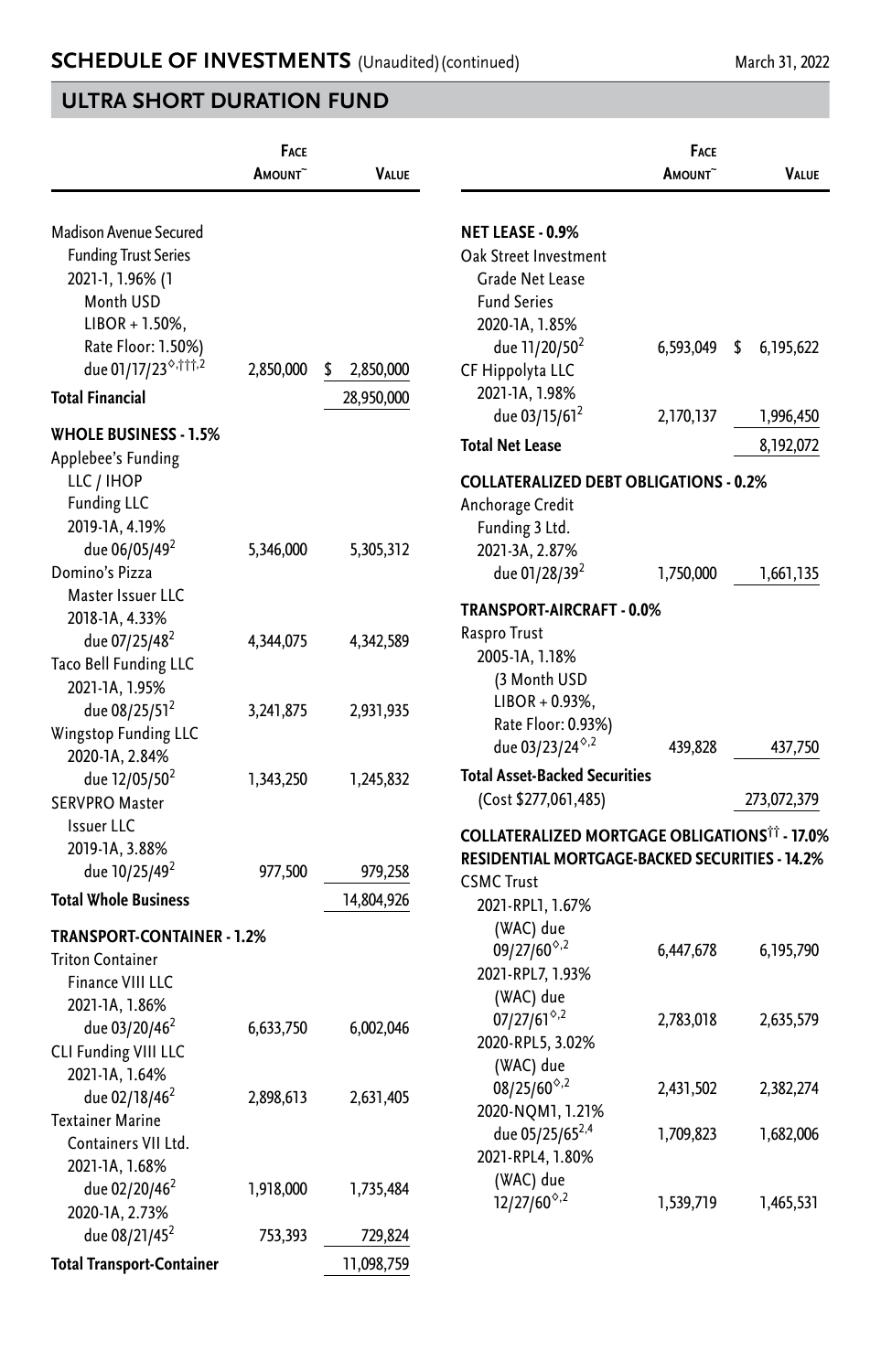|                                                 | FACE<br>AMOUNT~ | VALUE           |                             | <b>FACE</b><br>AMOUNT~ | Value           |
|-------------------------------------------------|-----------------|-----------------|-----------------------------|------------------------|-----------------|
|                                                 |                 |                 |                             |                        |                 |
| <b>BRAVO Residential</b>                        |                 |                 | Legacy Mortgage             |                        |                 |
| <b>Funding Trust</b>                            |                 |                 | <b>Asset Trust</b>          |                        |                 |
| 2021-C, 1.62% due                               |                 |                 | 2021-GS4, 1.65%             |                        |                 |
| 03/01/612,4                                     | 8,788,537       | 8,282,078<br>\$ | due 11/25/60 <sup>2,4</sup> | 3,821,879              | \$<br>3,606,261 |
| 2022-R1, 3.13% due                              |                 |                 | 2021-GS3, 1.75%             |                        |                 |
| 01/29/70 <sup>2,4</sup>                         | 2,981,137       | 2,819,075       | due 07/25/61 <sup>2,4</sup> | 3,627,954              | 3,453,345       |
| 2021-HE1, 0.95% (30                             |                 |                 | 2021-GS2, 1.75%             |                        |                 |
| Day Average SOFR                                |                 |                 | due 04/25/61 <sup>2,4</sup> | 1,728,752              | 1,648,174       |
| $+0.85%$ , Rate                                 |                 |                 | 2021-GS5, 2.25%             |                        |                 |
| Floor: 0.00%)                                   |                 |                 | due 07/25/67 <sup>2,4</sup> | 1,171,561              | 1,115,833       |
| due 01/25/70 <sup><math>\diamond</math>,2</sup> | 1,423,255       | 1,417,088       | <b>NYMT Loan Trust</b>      |                        |                 |
| 2021-HE2, 0.95% (30                             |                 |                 | 2021-SP1, 1.67%             |                        |                 |
| Day Average SOFR                                |                 |                 | due 08/25/61 <sup>2,4</sup> | 8,413,212              | 8,538,869       |
| $+0.85%$ , Rate                                 |                 |                 | <b>OSAT Trust</b>           |                        |                 |
| Floor: 0.00%)                                   |                 |                 | 2021-RPL1, 2.12%            |                        |                 |
| due 11/25/69 <sup>6,2</sup>                     | 639,344         | 636,814         | due 05/25/65 <sup>2,4</sup> | 7,961,869              | 7,618,087       |
| <b>PRPM LLC</b>                                 |                 |                 | New Residential             |                        |                 |
| 2022-1, 3.72% due                               |                 |                 | Advance Receivables         |                        |                 |
| $02/25/27^{2,4}$                                | 4,050,000       | 3,978,283       | <b>Trust Advance</b>        |                        |                 |
| 2021-5, 1.79% due                               |                 |                 | Receivables                 |                        |                 |
| $06/25/26^{2,4}$                                | 4, 104, 207     | 3,889,790       | <b>Backed Notes</b>         |                        |                 |
| 2021-8, 1.74% (WAC)                             |                 |                 | 2020-APT1, 1.04%            |                        |                 |
| due 09/25/26 <sup>6,2</sup>                     | 2,233,548       | 2,116,595       | due 12/16/52 <sup>2</sup>   | 4,000,000              | 3,942,833       |
| 2021-RPL2, 2.24%                                |                 |                 | 2020-T1, 1.43%              |                        |                 |
| (WAC) due                                       |                 |                 | due 08/15/53 <sup>2</sup>   | 2,000,000              | 1,957,968       |
| $10/25/51^{\circ.2}$                            | 2,000,000       | 1,861,112       | NRZ Advance                 |                        |                 |
| Verus Securitization                            |                 |                 | Receivables Trust           |                        |                 |
| Trust                                           |                 |                 | 2020-T2, 1.48%              |                        |                 |
| 2021-5, 1.37% (WAC)                             |                 |                 | due 09/15/53 <sup>2</sup>   | 4,150,000              | 4,034,289       |
| due 09/25/66 <sup><math>\diamond</math>,2</sup> | 2,716,287       | 2,500,656       | 2020-T3, 1.32%              |                        |                 |
| 2020-5, 1.22% due                               |                 |                 | due 10/15/52 <sup>2</sup>   | 1,650,000              | 1,643,008       |
| $05/25/65^{2,4}$                                | 2,484,550       | 2,421,758       | Ocwen Master Advance        |                        |                 |
| 2021-6, 1.89%                                   |                 |                 | Receivables Trust           |                        |                 |
| (WAC) due                                       |                 |                 | 2020-T1, 1.28%              |                        |                 |
| $10/25/66^{\circ.2}$                            | 2,364,558       | 2,251,461       | due 08/15/52 <sup>2</sup>   | 4,824,737              | 4,824,877       |
| 2021-4, 1.35% (WAC)                             |                 |                 | <b>Imperial Fund</b>        |                        |                 |
| due 07/25/66 <sup>6,2</sup>                     | 1,216,279       | 1,141,722       | Mortgage Trust              |                        |                 |
| 2021-3, 1.44% (WAC)                             |                 |                 | 2022-NQM2, 4.02%            |                        |                 |
| due 06/25/66 <sup><math>\diamond</math>,2</sup> | 811,927         | 767,765         | (WAC) due                   |                        |                 |
| 2019-4, 2.85% due                               |                 |                 | $03/25/67^{\diamond,2}$     | 4,750,000              | 4,689,926       |
| $11/25/59^{2,4}$                                | 731,537         | 730,679         | <b>SPS Servicer Advance</b> |                        |                 |
| 2020-1, 2.42% due                               |                 |                 | Receivables Trust II        |                        |                 |
| $01/25/60^{2,4}$                                | 509,943         | 507,864         |                             |                        |                 |
| 2019-4, 2.64% due                               |                 |                 | 2020-T1, 1.28%              |                        |                 |
| 11/25/592,4                                     | 362,551         | 362,167         | due 11/15/52 <sup>2</sup>   | 4,666,667              | 4,630,725       |
|                                                 |                 |                 |                             |                        |                 |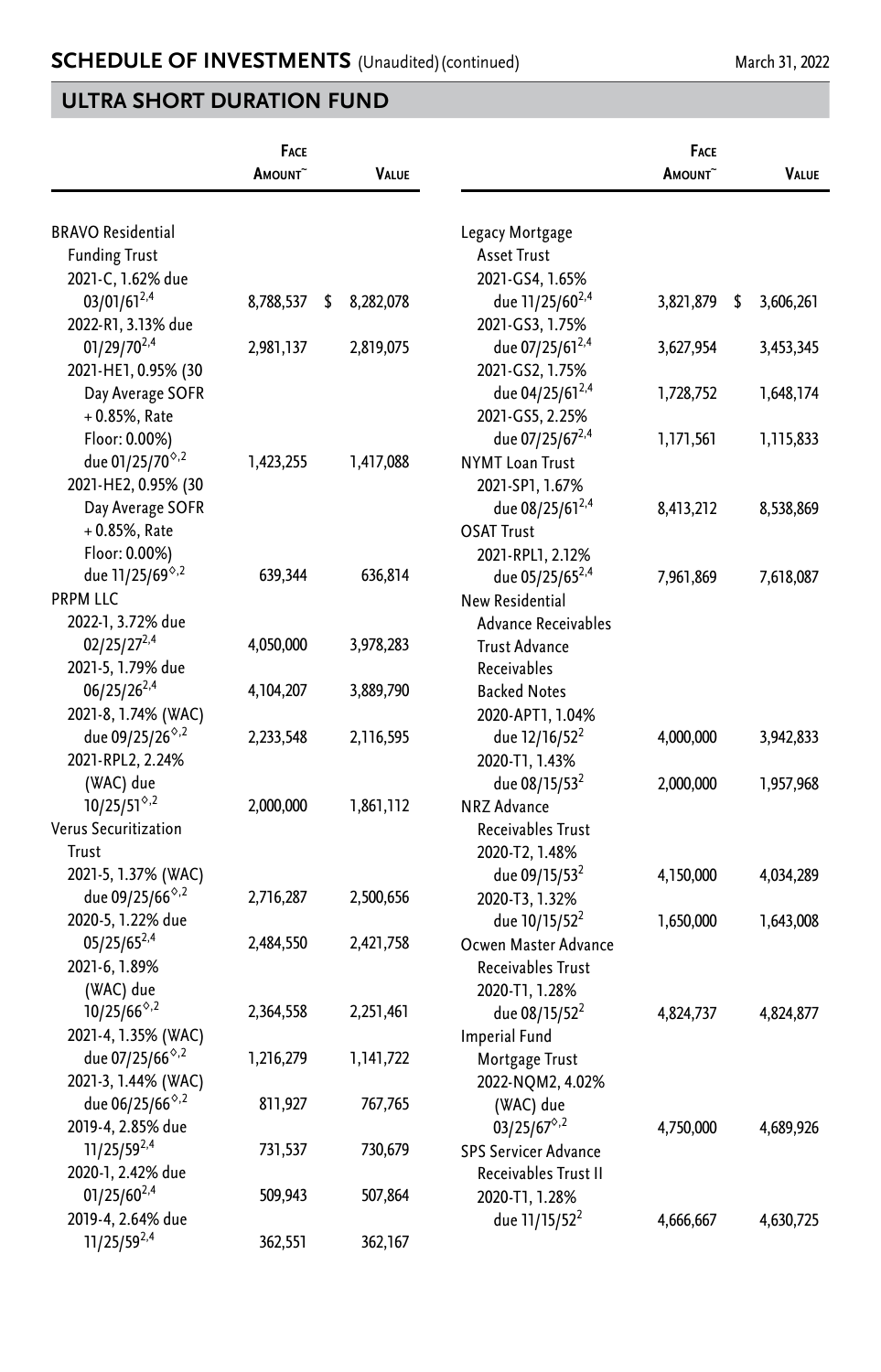|                                             | <b>FACE</b><br>AMOUNT <sup>~</sup> | VALUE           |                                                 | <b>FACE</b><br><b>AMOUNT</b> | VALUE           |
|---------------------------------------------|------------------------------------|-----------------|-------------------------------------------------|------------------------------|-----------------|
|                                             |                                    |                 |                                                 |                              |                 |
| <b>FKRT</b>                                 |                                    |                 | Soundview Home                                  |                              |                 |
| 2.21% due                                   |                                    |                 | Loan Trust                                      |                              |                 |
| 11/30/58 11,5                               | 4,550,000                          | \$<br>4,381,649 | 2006-OPT5, 0.60%                                |                              |                 |
| <b>Towd Point</b>                           |                                    |                 | (1 Month USD                                    |                              |                 |
| <b>Revolving Trust</b>                      |                                    |                 | $LIBOR + 0.14\%,$                               |                              |                 |
| 4.83% due 09/25/64 <sup>5</sup>             | 3,250,000                          | 3,252,694       | Rate Floor: 0.14%)                              |                              |                 |
| <b>ZH Trust</b>                             |                                    |                 | due 07/25/36 <sup>°</sup>                       | 1,689,912                    | \$<br>1,653,459 |
| 2021-2, 2.35% due                           |                                    |                 | Angel Oak Mortgage                              |                              |                 |
| 10/17/27 <sup>2</sup>                       | 1,500,000                          | 1,473,207       | Trust                                           |                              |                 |
| 2021-1, 2.25% due                           |                                    |                 | 2022-1, 3.29% (WAC)                             |                              |                 |
| 02/18/27 <sup>2</sup>                       | 1,500,000                          | 1,472,757       | due 12/25/66 <sup>6,2</sup>                     | 1,679,792                    | 1,633,206       |
| <b>LSTAR Securities</b>                     |                                    |                 | <b>Towd Point</b>                               |                              |                 |
| Investment Ltd.                             |                                    |                 | Mortgage Trust                                  |                              |                 |
| 2021-1, 2.03% (1                            |                                    |                 | 2018-2, 3.25% (WAC)                             |                              |                 |
| Month USD                                   |                                    |                 | due 03/25/58 <sup>6,2</sup>                     | 654,713                      | 654,942         |
| $LIBOR + 1.80\%$                            |                                    |                 | 2017-6, 2.75% (WAC)                             |                              |                 |
| Rate Floor: 1.80%)                          |                                    |                 | due 10/25/57 <sup>°,2</sup>                     | 544,346                      | 539,114         |
| due 02/01/26 <sup>0,5</sup>                 | 1,531,329                          | 1,518,746       | 2017-5, 1.06% (1                                |                              |                 |
| 2021-2, 1.93% (1                            |                                    |                 | Month USD                                       |                              |                 |
| Month USD                                   |                                    |                 | $LIBOR + 0.60\%$                                |                              |                 |
| $LIBOR + 1.70\%$ ,                          |                                    |                 | Rate Floor: 0.00%)                              |                              |                 |
| Rate Floor: 1.70%)                          |                                    |                 | due 02/25/57 <sup>°,2</sup>                     | 244,740                      | 243,826         |
| due 03/02/26 <sup>6,5</sup>                 | 1,045,108                          | 1,037,618       | Morgan Stanley                                  |                              |                 |
| <b>CFMT LLC</b>                             |                                    |                 | ABS Capital I                                   |                              |                 |
| 2021-HB5, 0.80%                             |                                    |                 | <b>Incorporated Trust</b>                       |                              |                 |
| (WAC) due                                   |                                    |                 | 2006-NC1, 1.03%                                 |                              |                 |
| $02/25/31^{\circ.2}$                        | 2,504,815                          | 2,477,487       | (1 Month USD                                    |                              |                 |
| New Residential                             |                                    |                 | $LIBOR + 0.57\%,$                               |                              |                 |
| Mortgage Loan Trust                         |                                    |                 | Rate Floor: 0.57%)                              |                              |                 |
| 2019-1A, 3.50%                              |                                    |                 | due 12/25/35 <sup>°</sup>                       | 1,252,411                    | 1,246,680       |
| (WAC) due                                   |                                    |                 | <b>CSMC Series</b>                              |                              |                 |
| $10/25/59^{\circ.2}$                        | 1,431,813                          | 1,422,537       | 2014-2R, 0.39%                                  |                              |                 |
| 2018-2A, 3.50%                              |                                    |                 | (1 Month USD                                    |                              |                 |
| (WAC) due                                   |                                    |                 | $LIBOR + 0.20\%,$                               |                              |                 |
| $02/25/58^{\circ.2}$                        | 872,521                            | 867,404         | Rate Floor: 0.20%)                              |                              |                 |
| <b>CSMC</b>                                 |                                    |                 | due 02/27/46 <sup><math>\diamond</math>,2</sup> | 1,108,759                    | 1,096,320       |
| 2021-NQM8, 2.41%                            |                                    |                 | <b>Ellington Financial</b>                      |                              |                 |
| (WAC) due                                   |                                    |                 | Mortgage Trust                                  |                              |                 |
| 10/25/66 <sup><math>\diamond</math>,2</sup> | 1,875,683                          | 1,787,147       | 2020-2, 1.49%                                   |                              |                 |
|                                             |                                    |                 | (WAC) due                                       |                              |                 |
|                                             |                                    |                 | $10/25/65^{\circ.2}$                            | 622,268                      | 614,747         |
|                                             |                                    |                 | 2020-2, 1.64%                                   |                              |                 |
|                                             |                                    |                 |                                                 |                              |                 |
|                                             |                                    |                 | (WAC) due<br>$10/25/65^{\circ.2}$               |                              |                 |
|                                             |                                    |                 |                                                 | 358,450                      | 353,985         |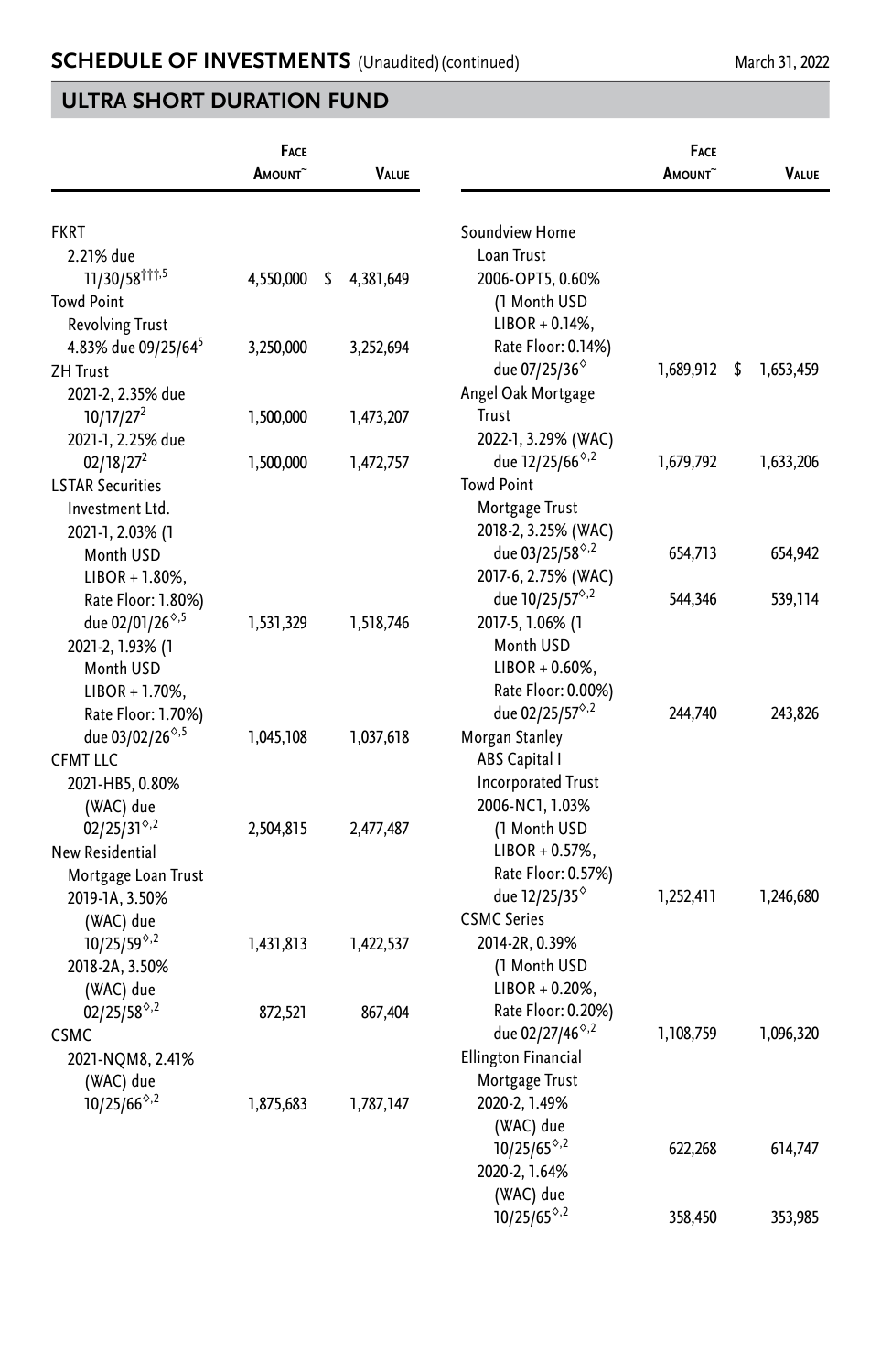|                                                                                                                                                     | <b>FACE</b><br><b>A</b> MOUNT | <b>VALUE</b>  |                                                                                                                                            | FACE<br><b>A</b> mount^ | <b>VALUE</b>   |
|-----------------------------------------------------------------------------------------------------------------------------------------------------|-------------------------------|---------------|--------------------------------------------------------------------------------------------------------------------------------------------|-------------------------|----------------|
| Credit Suisse Mortgage<br>Capital Certificates<br>2021-RPL9, 2.44%<br>(WAC) due<br>$02/25/61^{\circ.2}$<br><b>Argent Securities</b><br>Incorporated | 967,502                       | \$<br>919,814 | Citigroup Mortgage<br>Loan Trust<br>2007-WFH2, 1.06%<br>(1 Month USD<br>$LIBOR + 0.60\%,$<br>Rate Floor: 0.60%)<br>due 03/25/37 $^{\circ}$ | 164,654                 | -\$<br>164,439 |
| Asset-Backed<br>Pass-Through<br>Certificates Series<br>2005-W2, 1.19%                                                                               |                               |               | 2019-IMC1, 2.72%<br>(WAC) due<br>$07/25/49^{\circ.2}$<br>Cascade Funding                                                                   | 164,559                 | 162,884        |
| (1 Month USD<br>$LIBOR + 0.74%$ ,<br>Rate Floor: 0.74%)<br>due 10/25/35 <sup>°</sup>                                                                | 925,935                       | 918,533       | Mortgage Trust<br>2019-RM3, 2.80%<br>(WAC) due<br>$06/25/69^{\diamond,5}$                                                                  | 272,023                 | 267,276        |
| <b>CIT Mortgage</b><br>Loan Trust<br>2007-1, 1.81% (1<br>Month USD<br>$LIBOR + 1.35%$ ,                                                             |                               |               | Starwood Mortgage<br><b>Residential Trust</b><br>2020-1, 2.28%<br>(WAC) due<br>$02/25/50^{\circ.2}$                                        |                         | 207,859        |
| Rate Floor: 1.35%)<br>due 10/25/37 <sup>6,2</sup><br>Residential Mortgage<br>Loan Trust                                                             | 906,082                       | 906,452       | Ameriquest Mortgage<br>Securities<br>Incorporated<br>Asset-Backed                                                                          | 209,427                 |                |
| 2020-1, 2.38%<br>(WAC) due<br>$01/26/60^{\circ.2}$<br><b>Banc of America</b><br><b>Funding Trust</b>                                                | 922,993                       | 897,843       | Pass-Through<br>Certificates Series<br>2005-R10, 1.10%<br>(1 Month USD<br>$LIBOR + 0.65\%$                                                 |                         |                |
| 2015-R2, 0.72%<br>(1 Month USD<br>$LIBOR + 0.26\%,$<br>Rate Floor: 0.26%)                                                                           |                               |               | Rate Floor: 0.65%)<br>due 01/25/36 <sup>%</sup><br><b>Total Residential Mortgage-</b>                                                      | 175,049                 | 174,905        |
| due 04/29/37 <sup>6,2</sup><br>GS Mortgage-Backed<br><b>Securities Trust</b><br>2020-NQM1, 1.38%                                                    | 707,312                       | 692,647       | <b>Backed Securities</b><br><b>COMMERCIAL MORTGAGE BACKED SECURITIES - 2.8%</b><br><b>BX</b> Commercial<br>Mortgage Trust                  |                         | 135,814,260    |
| (WAC) due<br>$09/27/60^{\circ.2}$<br>SG Residential<br>Mortgage Trust                                                                               | 550,867                       | 536,803       | 2021-VOLT, 2.05%<br>(1 Month USD<br>$LIBOR + 1.65%$<br>Rate Floor: 1.65%)<br>due 09/15/36 <sup><math>\diamond</math>,2</sup>               | 10,250,000              | 9,880,375      |
| 2022-1, 3.68% (WAC)<br>due 03/27/62 <sup>6,2</sup>                                                                                                  | 498,868                       | 486,998       |                                                                                                                                            |                         |                |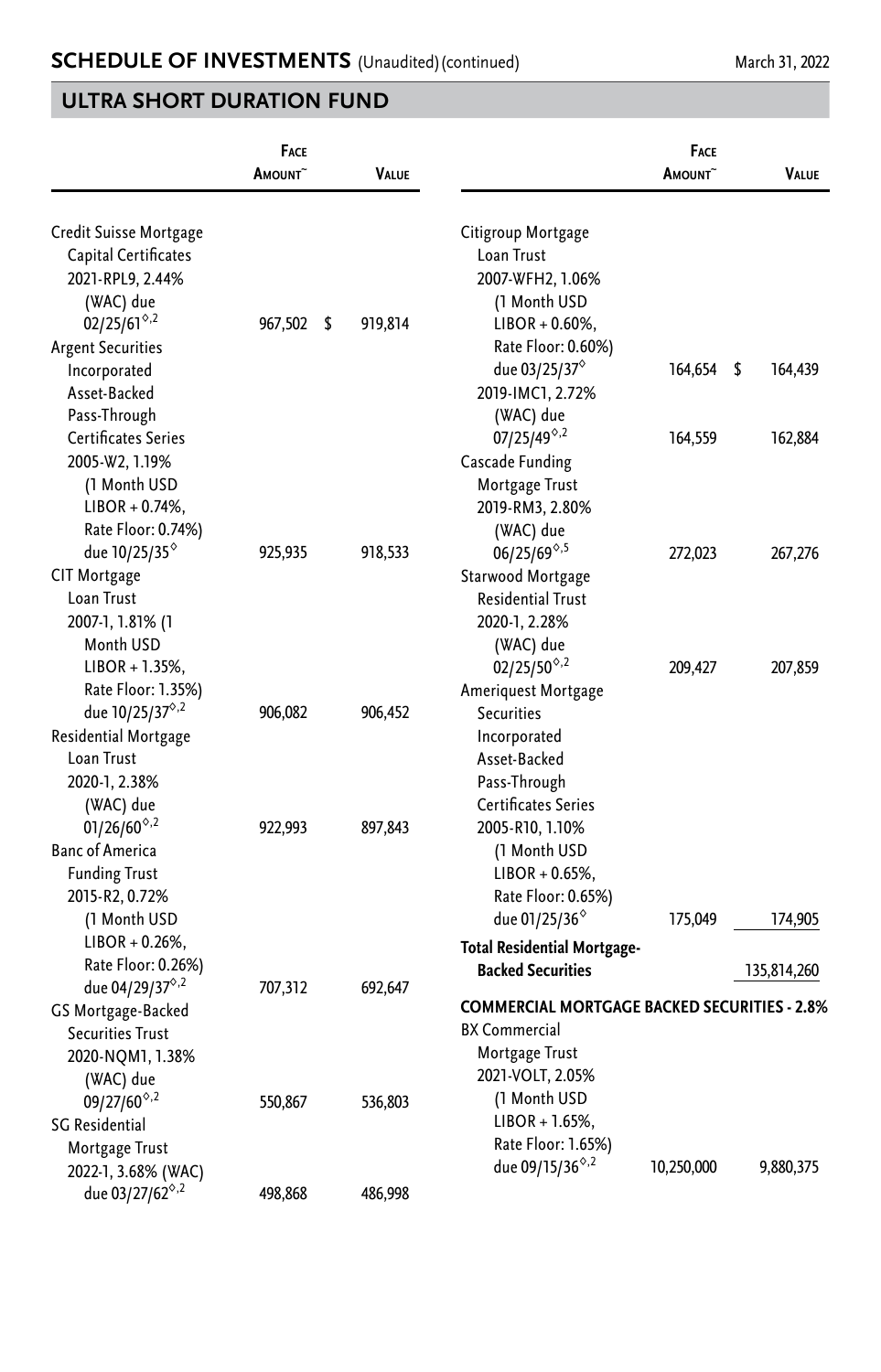|                                                                                                                                                                          | <b>FACE</b><br><b>A</b> MOUNT | <b>VALUE</b>    |                                                                                                                                                                               | <b>FACE</b><br><b>A</b> mount^ | <b>VALUE</b>    |
|--------------------------------------------------------------------------------------------------------------------------------------------------------------------------|-------------------------------|-----------------|-------------------------------------------------------------------------------------------------------------------------------------------------------------------------------|--------------------------------|-----------------|
| 2022-LP2, 1.66%<br>(1 Month Term<br>$SOFR + 1.56%$<br>Rate Floor: 1.56%)<br>due 02/15/39 <sup>6,2</sup><br>JP Morgan Chase<br>Commercial<br>Mortgage<br>Securities Trust | 2,650,000                     | \$<br>2,593,693 | <b>BENCHMARK</b><br>Mortgage Trust<br>2019-B14, 0.78%<br>(WAC) due<br>$12/15/62^{\diamond,6}$<br><b>Motel Trust</b><br>2021-MTL6, 1.60%<br>(1 Month USD<br>$LIBOR + 1.20\%$ , | 34,680,882                     | \$<br>1,389,066 |
| 2021-NYAH, 1.94%<br>(1 Month USD<br>$LIBOR + 1.54\%,$<br>Rate Floor: 1.54%)                                                                                              |                               |                 | Rate Floor: 1.20%)<br>due 09/15/38 <sup>6,2</sup><br>JPMDB Commercial<br>Mortgage                                                                                             | 841,002                        | 826,673         |
| due 06/15/38 <sup>6,2</sup><br>Life Mortgage Trust<br>2021-BMR, 1.50%<br>(1 Month USD<br>$LIBOR + 1.10\%,$<br>Rate Floor: 1.10%)                                         | 2,700,000                     | 2,628,903       | <b>Securities Trust</b><br>2018-C8, 0.59%<br>(WAC) due<br>$06/15/51^{\diamond,6}$<br><b>KKR</b> Industrial<br>Portfolio Trust                                                 | 27,773,087                     | 656,564         |
| due 03/15/38 <sup>6,2</sup><br>Morgan Stanley<br>Capital I Trust<br>2018-H3, 0.82%<br>(WAC) due                                                                          | 2,408,277                     | 2,326,892       | 2021-KDIP, 1.40%<br>(1 Month USD<br>$LIBOR + 1.00\%$ ,<br>Rate Floor: 1.00%)<br>due 12/15/37 <sup>6,2</sup>                                                                   | 487,500                        | 476,477         |
| $07/15/51^{\diamond,6}$<br><b>MHP</b><br>2022-MHIL, 1.57%<br>(1 Month Term<br>$SOFR + 1.26%$ ,                                                                           | 43,616,969                    | 1,598,562       | Wells Fargo<br>Commercial<br>Mortgage Trust<br>2015-NXS1, 2.63%<br>due 05/15/48                                                                                               | 126,256                        | 126,162         |
| Rate Floor: 1.26%)<br>due 01/15/27 <sup>6,2</sup><br><b>BXHPP Trust</b>                                                                                                  | 1,500,000                     | 1,458,626       | <b>Total Commercial Mortgage</b><br><b>Backed Securities</b>                                                                                                                  |                                | 26,827,368      |
| 2021-FILM, 1.50%<br>(1 Month USD                                                                                                                                         |                               |                 | <b>Total Collateralized Mortgage Obligations</b><br>(Cost \$168,070,744)                                                                                                      |                                | 162,641,628     |
| $LIBOR + 1.10\%$<br>Rate Floor: 1.10%)<br>due 08/15/36 <sup><math>\diamond</math>,2</sup><br>Citigroup Commercial<br>Mortgage Trust<br>2019-GC41, 1.06%                  | 1,500,000                     | 1,439,905       | SENIOR FLOATING RATE INTERESTSTING - 5.2%<br><b>INDUSTRIAL - 1.8%</b><br>SkyMiles IP Ltd.<br>4.75% (3 Month USD<br>$LIBOR + 3.75%$                                            |                                |                 |
| (WAC) due<br>$08/10/56^{\diamond,6}$                                                                                                                                     | 24,869,203                    | 1,425,470       | Rate Floor: 4.75%)<br>due 10/20/27                                                                                                                                            | 4,650,000                      | 4,794,569       |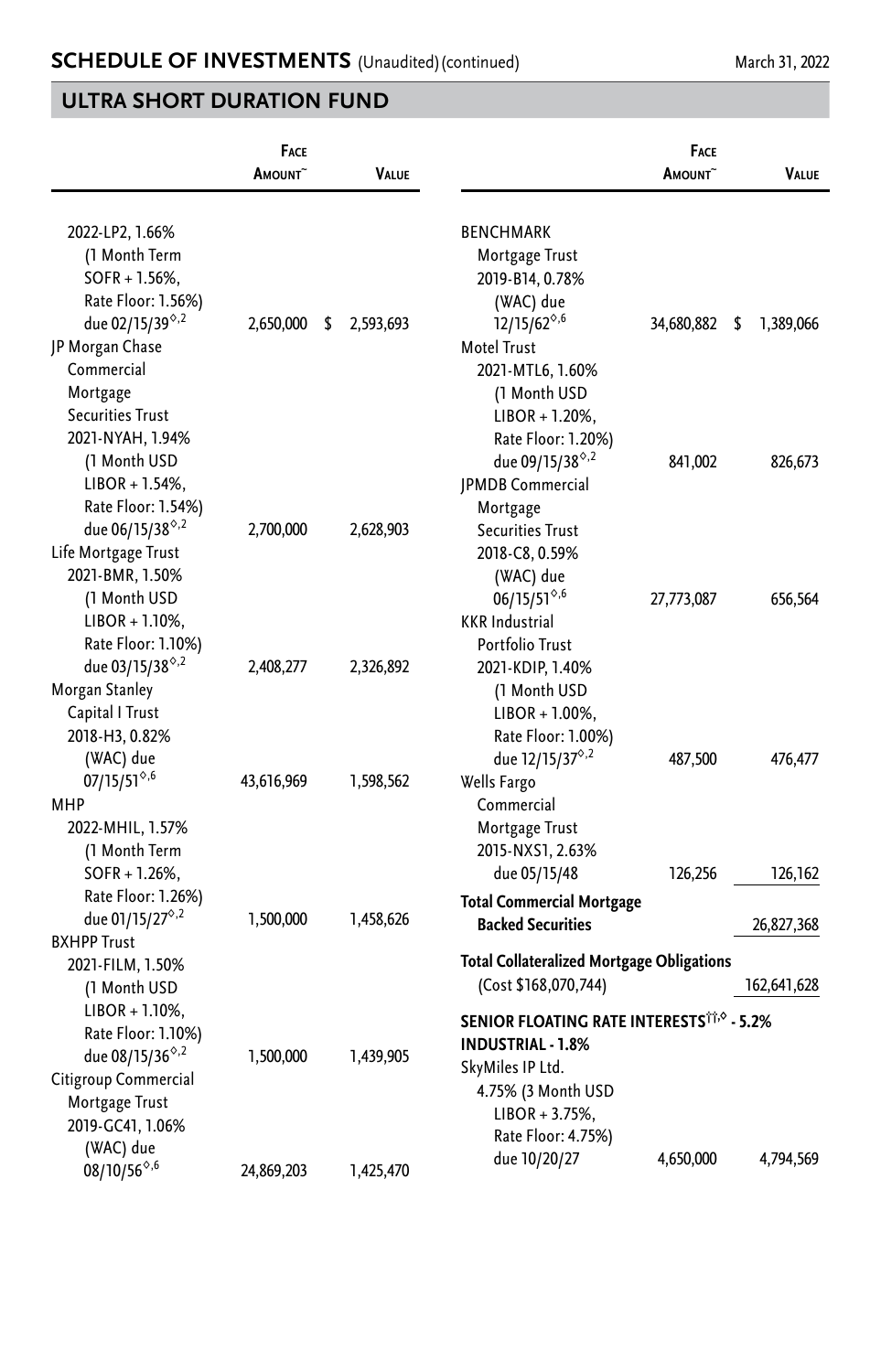|                          | <b>FACE</b><br><b>AMOUNT</b> | <b>VALUE</b>    |                                  | <b>FACE</b><br><b>A</b> mount^ | VALUE           |
|--------------------------|------------------------------|-----------------|----------------------------------|--------------------------------|-----------------|
| Berry Global, Inc.       |                              |                 | Dun & Bradstreet                 |                                |                 |
| 2.07% (1 Month USD       |                              |                 | 3.70% (1 Month USD               |                                |                 |
| $LIBOR + 1.75%$ ,        |                              |                 | $LIBOR + 3.25%$                  |                                |                 |
| Rate Floor: 1.75%)       |                              |                 | Rate Floor: 3.25%)               |                                |                 |
| due 07/01/26             | 3,931,857                    | 3,871,031<br>\$ | due 02/06/26                     | 2,326,441                      | \$<br>2,301,921 |
| LTI Holdings, Inc.       |                              |                 | VT TopCo, Inc.                   |                                |                 |
| 3.96% (1 Month USD       |                              |                 | 4.50% (1 Month                   |                                |                 |
| $LIBOR + 3.50\%,$        |                              |                 | USD LIBOR+                       |                                |                 |
| Rate Floor: 3.50%)       |                              |                 | 3.75%, Rate                      |                                |                 |
| due 09/08/25             | 3,047,439                    | 2,974,423       | Floor: 4.50%)                    |                                |                 |
| Hunter Douglas, Inc.     |                              |                 | due 08/01/25                     | 1,570,532                      | 1,542,074       |
| 4.00% (3 Month           |                              |                 | <b>Boxer Parent</b>              |                                |                 |
| <b>USD Term SOFR</b>     |                              |                 | Company, Inc.                    |                                |                 |
| $+3.50\%$ , Rate         |                              |                 | 4.76% (1 Month USD               |                                |                 |
| Floor: 4.00%)            |                              |                 | $LIBOR + 3.75%$ ,                |                                |                 |
| due 02/26/29             | 2,400,000                    | 2,349,000       | Rate Floor: 4.75%)               |                                |                 |
| Mileage Plus             |                              |                 | due 10/02/25                     | 1,233,401                      | 1,224,928       |
| <b>Holdings LLC</b>      |                              |                 | Entegris, Inc.                   |                                |                 |
| 6.25% (3 Month USD       |                              |                 | due 03/02/29                     | 1,000,000                      | 996,670         |
| $LIBOR + 5.25%$          |                              |                 | Sabre GLBL, Inc.                 |                                |                 |
| Rate Floor: 6.25%)       |                              |                 | 2.46% (1 Month                   |                                |                 |
| due 06/21/27             | 2,200,000                    | 2,279,750       | USD LIBOR +                      |                                |                 |
| Standard Industries.     |                              |                 | 2.00%, Rate                      |                                |                 |
| Inc.                     |                              |                 | Floor: 2.00%)                    |                                |                 |
| 3.79% (1 Month           |                              |                 | due 02/22/24                     | 530,715                        | 521,761         |
| USD LIBOR +              |                              |                 | MACOM Technology                 |                                |                 |
| 2.50%, Rate              |                              |                 | Solutions                        |                                |                 |
| Floor: 3.00%)            |                              |                 | Holdings, Inc.                   |                                |                 |
| due 09/22/28             | 733,413                      | 731,212         | 2.71% (1 Month USD               |                                |                 |
| Filtration Group Corp.   |                              |                 | $LIBOR + 2.25%$                  |                                |                 |
| 3.46% (1 Month USD       |                              |                 | Rate Floor: 2.25%)               |                                |                 |
| $LIBOR + 3.00\%$ ,       |                              |                 | due 05/17/24                     | 244,787                        | 241,421         |
| Rate Floor: 3.00%)       |                              |                 | <b>Total Technology</b>          |                                | 9,632,882       |
| due 03/31/25             | 637,084                      | 627,062         |                                  |                                |                 |
| <b>Total Industrial</b>  |                              | 17,627,047      | <b>CONSUMER, CYCLICAL - 0.8%</b> |                                |                 |
|                          |                              |                 | <b>Power Solutions</b>           |                                |                 |
| <b>TECHNOLOGY - 1.0%</b> |                              |                 | (Panther)                        |                                |                 |
| Emerald TopCo, Inc.      |                              |                 | 3.71% (1 Month USD               |                                |                 |
| (Press Ganey)            |                              |                 | $LIBOR + 3.25\%,$                |                                |                 |
| 3.80% (3 Month           |                              |                 | Rate Floor: 3.25%)               |                                |                 |
| USD LIBOR +              |                              |                 | due 04/30/26                     | 2,882,944                      | 2,843,304       |
| 3.50%, Rate              |                              |                 |                                  |                                |                 |
| Floor: 3.50%)            |                              |                 |                                  |                                |                 |
| due 07/24/26             | 2,845,452                    | 2,804,107       |                                  |                                |                 |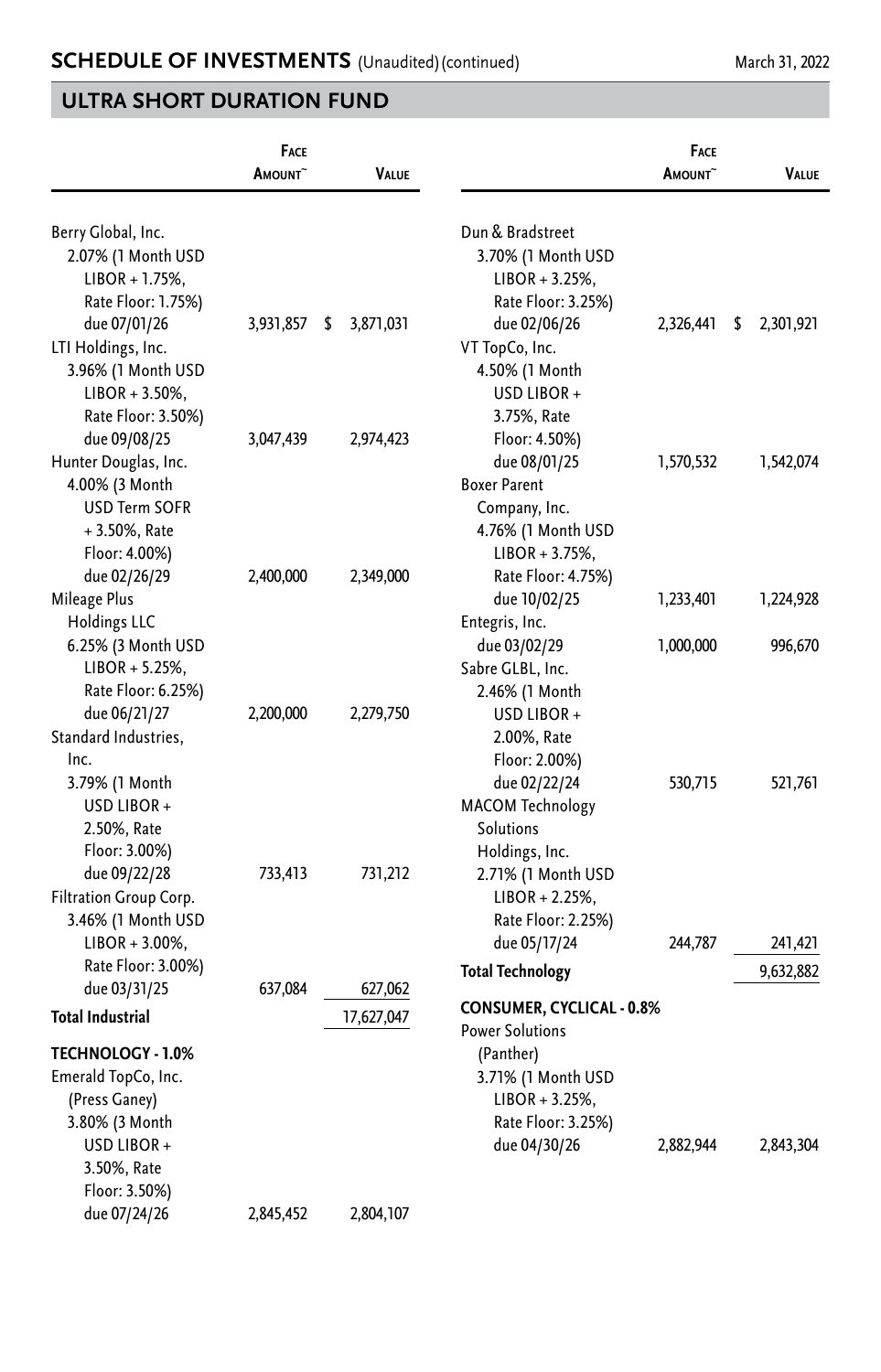| <b>VALUE</b>       | <b>FACE</b><br><b>AMOUNT</b> |                                                                                                                               | <b>VALUE</b>         | FACE<br><b>A</b> mount^ |                                                                                                                 |
|--------------------|------------------------------|-------------------------------------------------------------------------------------------------------------------------------|----------------------|-------------------------|-----------------------------------------------------------------------------------------------------------------|
|                    |                              | Delos Finance SARL<br>(International<br>Lease Finance)<br>2.76% (3 Month USD<br>LIBOR + 1.75%,                                | 2,761,037<br>\$      | 2,786,000               | Stars Group (Amaya)<br>3.26% (3 Month USD<br>LIBOR + 2.25%,<br>Rate Floor: 2.25%)<br>due 07/21/26               |
| 684,252            | \$<br>690,000                | Rate Floor: 1.75%)<br>due 10/06/23<br>HUB International Ltd.<br>3.27% (3 Month USD<br>$LIBOR + 2.75%$ ,<br>Rate Floor: 2.75%) |                      |                         | Go Daddy Operating<br>Company LLC<br>2.20% (1 Month<br>USD LIBOR+<br>1.75%, Rate<br>Floor: 1.75%)               |
| 535,003            | 541,720                      | due 04/25/25<br>Alliant Holdings<br>Intermediate LLC<br>3.71% (1 Month USD<br>LIBOR + 3.25%,<br>Rate Floor: 3.25%)            | 1,276,678<br>678,078 | 1,286,870<br>694,574    | due 02/15/24<br>IBC Capital Ltd.<br>4.67% (3 Month USD<br>$LIBOR + 3.75%$<br>Rate Floor: 3.75%)<br>due 09/11/23 |
| 294,573            | 298,193                      | due 05/09/25                                                                                                                  |                      |                         | <b>BCPE Empire</b>                                                                                              |
| 5,524,443          |                              | <b>Total Financial</b>                                                                                                        |                      |                         | Holdings, Inc.                                                                                                  |
|                    |                              | <b>CONSUMER, NON-CYCLICAL - 0.5%</b><br>Icon Luxembourg SARL<br>2.75% (3 Month USD                                            | 97,666               |                         | LIBOR + 4.00%,<br>Rate Floor: 4.00%)                                                                            |
|                    |                              | LIBOR + 2.25%,                                                                                                                |                      |                         | <b>Total Consumer, Cyclical</b>                                                                                 |
| 2,028,919          | 2,040,386                    | due 07/03/28<br>Pearl Intermediate<br>Parent LLC<br>4.25% (1 Month USD<br>$LIBOR + 3.50\%,$                                   |                      |                         | <b>FINANCIAL - 0.6%</b><br><b>Focus Financial</b><br><b>Partners LLC</b><br>2.46% (1 Month<br>USD LIBOR+        |
| 1,380,630          | 1,389,313                    | Rate Floor: 4.25%)<br>due 02/14/25<br>KDC US Holdings, Inc.<br>4.21% (1 Month USD<br>LIBOR + 3.75%,                           | 2,988,346            | 3,033,207               | 2.00%, Rate<br>Floor: 2.00%)<br>due 07/03/24<br>USI, Inc.<br>4.01% (3 Month USD                                 |
| 489,738<br>292,932 | 498,462                      | due 12/22/25<br>Nomad Foods<br>Lux SARL<br>2.76% (1 Month USD<br>LIBOR + 2.25%,<br>Rate Floor: 2.25%)                         | 1,022,269            | 1,030,015               | Rate Floor: 3.00%)<br>due 05/16/24                                                                              |
|                    | 296,890                      | Rate Floor: 2.75%)<br>Rate Floor: 3.75%)<br>due 05/15/24                                                                      | 7,656,763            | 99,237                  | 4.46% (1 Month USD<br>due 06/11/26<br>$LIBOR + 3.00\%$ ,                                                        |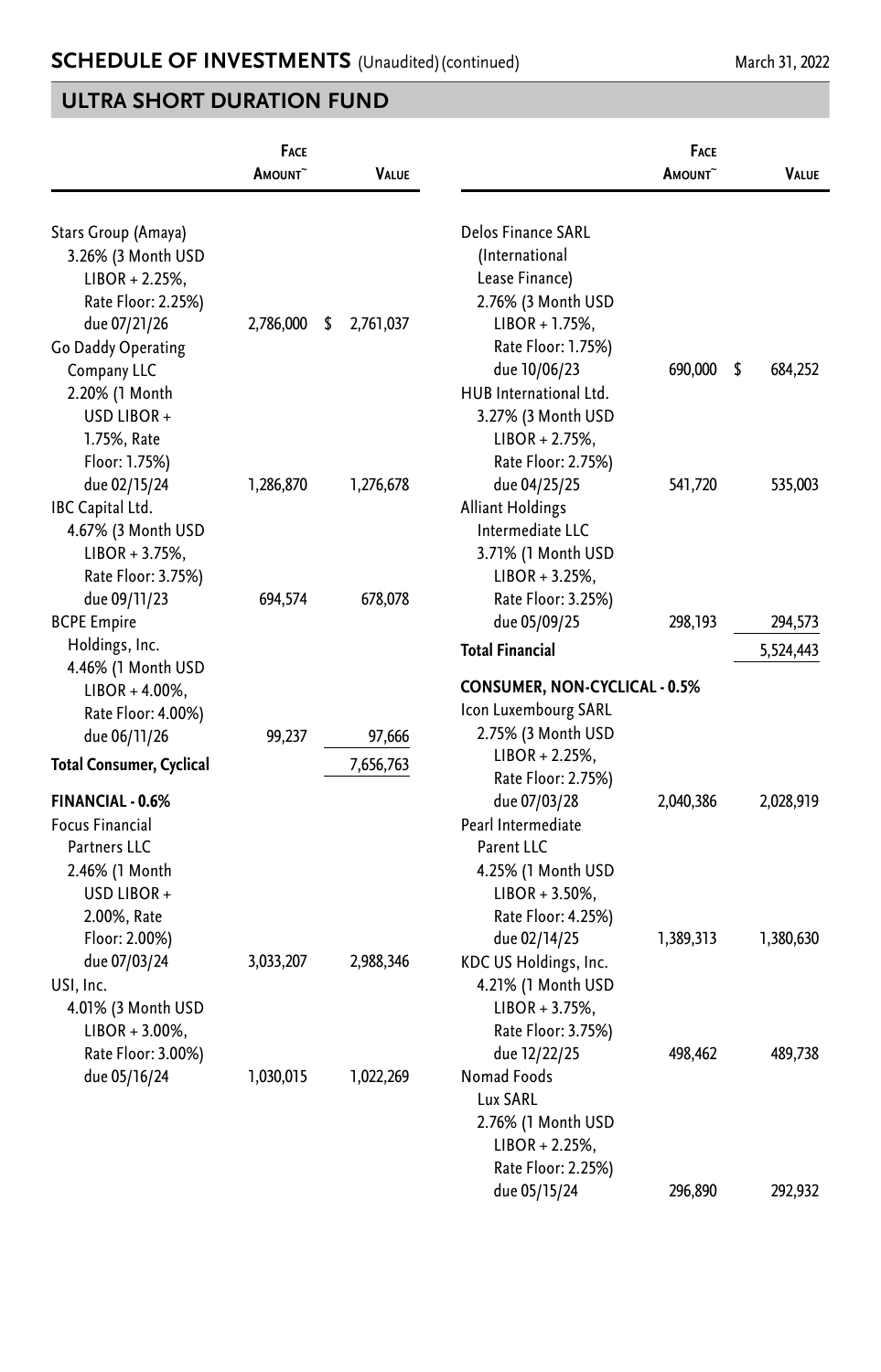|                                                                                                                                                         | FACE<br>AMOUNT <sup>~</sup> | VALUE         |                                                                                                                                     | <b>FACE</b><br>AMOUNT <sup>~</sup> | VALUE        |
|---------------------------------------------------------------------------------------------------------------------------------------------------------|-----------------------------|---------------|-------------------------------------------------------------------------------------------------------------------------------------|------------------------------------|--------------|
| <b>Outcomes Group</b><br>Holdings, Inc.<br>3.60% (3 Month<br>USD LIBOR +                                                                                |                             |               | Lotus Midstream, LLC<br>3.71% (1 Month USD<br>$LIBOR + 3.25%$<br>Rate Floor: 3.25%)                                                 |                                    |              |
| 3.25%, Rate                                                                                                                                             |                             |               | due 09/29/25                                                                                                                        | 99,231                             | \$<br>97,452 |
| Floor: 3.25%)                                                                                                                                           |                             |               | <b>Total Energy</b>                                                                                                                 |                                    | 579,649      |
| due 10/24/25                                                                                                                                            | 298,202                     | \$<br>291,681 | <b>Total Senior Floating Rate Interests</b>                                                                                         |                                    |              |
| <b>Total Consumer, Non-cyclical</b>                                                                                                                     |                             | 4,483,900     | (Cost \$50,251,764)                                                                                                                 |                                    | 49,719,722   |
| <b>COMMUNICATIONS - 0.2%</b><br>Internet Brands, Inc.<br>3.96% (1 Month USD                                                                             |                             |               | <b>FOREIGN GOVERNMENT DEBT<sup>††</sup> - 3.7%</b><br>State of Israel<br>0.75% due 07/31/22                                         | ILS 44,240,000                     | 13,905,666   |
| $LIBOR + 3.50\%,$<br>Rate Floor: 3.50%)                                                                                                                 |                             |               | 1.25% due 11/30/22<br>Czech Republic                                                                                                | ILS 32,083,000                     | 10,126,359   |
| due 09/13/24<br>Flight Bidco, Inc.<br>3.96% (1 Month USD                                                                                                | 2,277,973                   | 2,247,289     | 0.10% due 04/17/22 CZK 200,400,000<br>Abu Dhabi Government International Bond                                                       |                                    | 9,054,740    |
| $LIBOR + 3.50\%$                                                                                                                                        |                             |               | 0.75% due 09/02/23 <sup>2</sup>                                                                                                     | 2,200,000                          | 2,151,930    |
| Rate Floor: 3.50%)<br>due 07/23/25                                                                                                                      | 198,458                     | 191,595       | Total Foreign Government Debt<br>(Cost \$35,134,830)                                                                                |                                    | 35,238,695   |
| <b>Total Communications</b>                                                                                                                             |                             | 2,438,884     | <b>MUNICIPAL BONDS<sup>11</sup> - 0.0%</b>                                                                                          |                                    |              |
| <b>BASIC MATERIALS - 0.2%</b><br>Illuminate Buyer LLC<br>3.96% (1 Month USD<br>$LIBOR + 3.50\%,$<br>Rate Floor: 3.50%)<br>due 06/30/27<br>HB Fuller Co. | 1,715,328                   | 1,656,372     | COLORADO - 0.0%<br>Dawson Ridge<br>Metropolitan<br>District No. 1<br>General Obligation<br>Limited<br>due 10/01/22'                 | 150,000                            | 149,049      |
| 2.45% (1 Month<br>USD LIBOR+<br>2.00%, Rate<br>Floor: 2.00%)<br>due 10/21/24                                                                            | 120,364                     | 119,782       | MARYLAND - 0.0%<br>Maryland Health &<br>Higher Educational<br><b>Facilities Authority</b><br>Revenue Bonds                          |                                    |              |
| <b>Total Basic Materials</b>                                                                                                                            |                             | 1,776,154     | 4.00% due 07/01/22                                                                                                                  | 30,000                             | 30,215       |
| <b>ENERGY - 0.1%</b><br><b>ITT Holdings LLC</b><br>3.25% (1 Month USD<br>$LIBOR + 2.75%$ ,<br>Rate Floor: 3.25%)<br>due 07/10/28                        | 489,540                     | 482,197       | <b>TEXAS - 0.0%</b><br>Houston Higher<br>Education<br>Finance Corp.<br>Revenue Bonds<br>5.00% due 09/01/22<br><b>FLORIDA - 0.0%</b> | 25,000                             | 25,382       |
|                                                                                                                                                         |                             |               | Capital Trust Agency,<br>Inc. Revenue Bonds                                                                                         |                                    |              |

4.38% due 12/01/22 10,000 10,579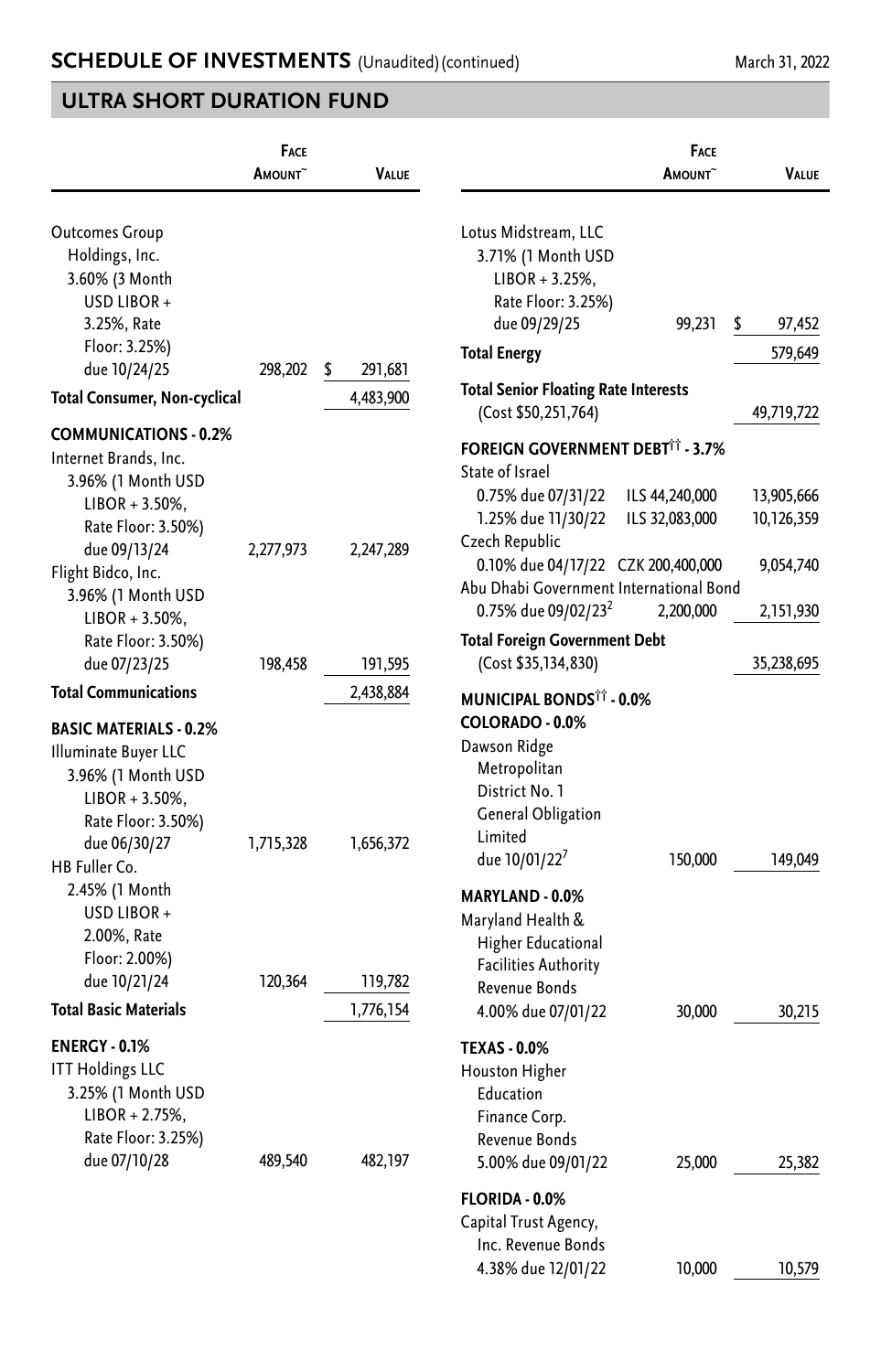|                                                                                                | FACE<br>AMOUNT <sup>~</sup> | <b>VALUE</b>     |                                                                                                       | FACE<br>AMOUNT <sup>~</sup> | VALUE                        |
|------------------------------------------------------------------------------------------------|-----------------------------|------------------|-------------------------------------------------------------------------------------------------------|-----------------------------|------------------------------|
| <b>PUERTO RICO - 0.0%</b><br>Puerto Rico Highway<br>& Transportation                           |                             |                  | <b>COMMERCIAL PAPER<sup>11</sup> - 2.3%</b><br>Sonoco Products Co.<br>0.27% due 04/01/22 <sup>8</sup> | 5,000,000                   | 5,000,000<br>-\$             |
| Authority<br>Revenue Bonds<br>5.25% due 07/01/22                                               | 10,000                      | \$<br>9,999      | 0.50% due 04/04/22 <sup>8</sup><br>McCormick & Co., Inc.<br>0.50% due                                 | 5,000,000                   | 4,999,792                    |
| <b>NEW YORK - 0.0%</b><br>New York City<br><b>Transitional Finance</b>                         |                             |                  | $04/04/22^{2,8}$<br>0.53% due<br>04/01/22 <sup>2,8</sup>                                              | 6,000,000<br>1,200,000      | 5,999,750<br>1,200,000       |
| <b>Authority Building</b><br>Aid Revenue Bonds<br>5.00% due 07/15/22                           | 5,000                       | 5,006            | Entergy Corp.<br>0.23% due<br>04/01/22 <sup>2,8</sup>                                                 | 5,000,000                   | 5,000,000                    |
| ARIZONA - 0.0%<br>City of Mesa Arizona                                                         |                             |                  | <b>Total Commercial Paper</b><br>(Cost \$22,199,542)                                                  |                             | 22,199,542                   |
| <b>Excise Tax</b><br>Revenue Bonds<br>5.00% due 07/01/22                                       | 5,000                       | 4,997            | Total Investments - 101.0%<br>(Cost \$990,746,199)<br>Other Assets & Liabilities, net - (1.0)%        |                             | \$969,796,936<br>(9,308,437) |
| ILLINOIS - 0.0%<br><b>Illinois Finance</b><br>Authority<br>Revenue Bonds<br>4.00% due 05/15/22 | 5,000                       | 4,967            | Total Net Assets - 100.0%                                                                             |                             | \$960,488,499                |
| PENNSYLVANIA - 0.0%<br>City of Erie<br>Pennsylvania<br><b>General Obligation</b><br>Unlimited  |                             |                  |                                                                                                       |                             |                              |
| due 11/15/22 <sup>7</sup><br><b>Total Municipal Bonds</b><br>(Cost \$246,171)                  | 5,000                       | 4,909<br>245,103 |                                                                                                       |                             |                              |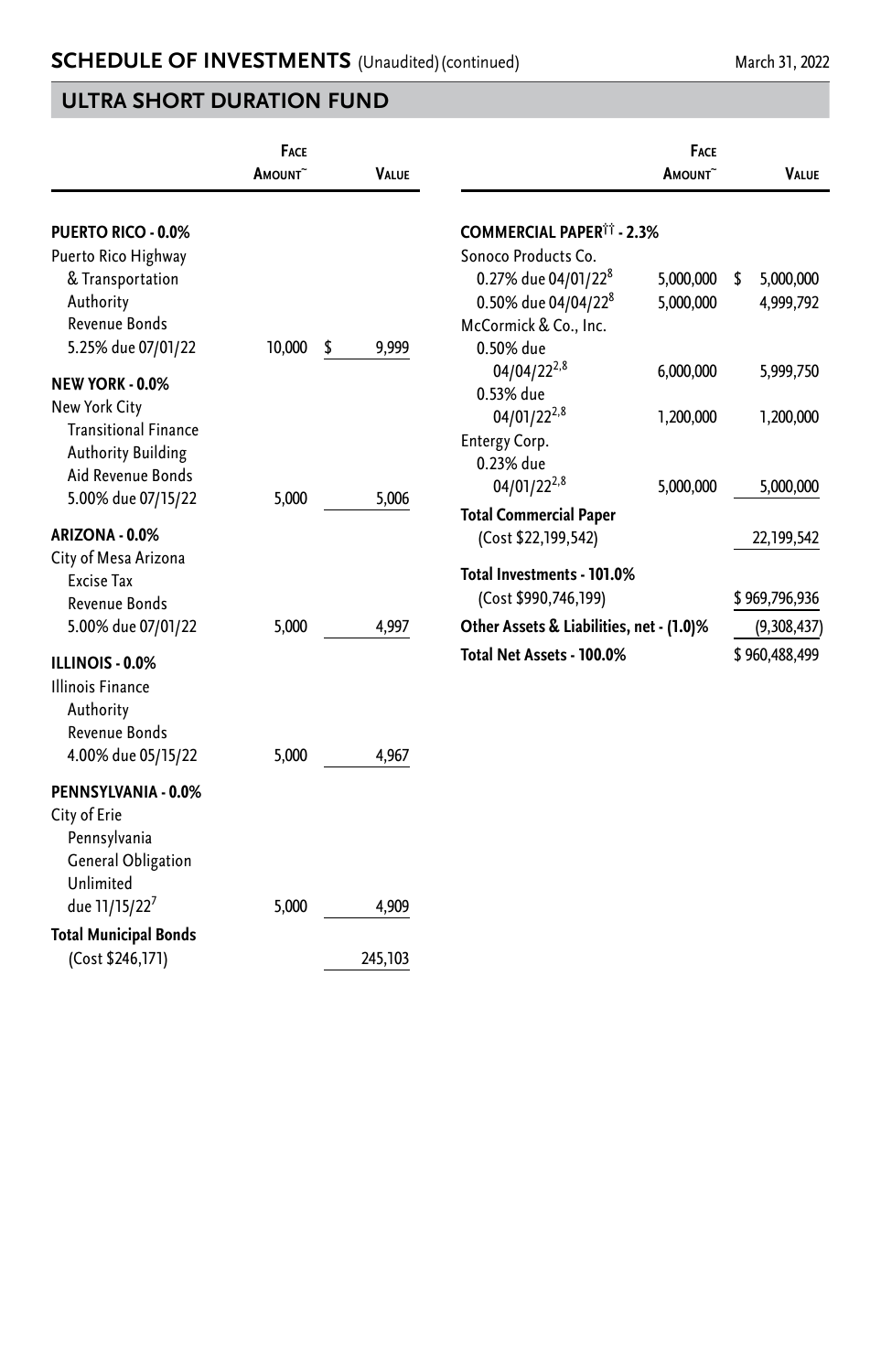#### **Centrally Cleared Interest Rate Swap Agreements††**

| Counterparty          | Exchange   | <b>Floating</b><br><b>Rate Type</b> | <b>Floating</b><br>Rate Index                           | Fixed<br>Rate | Payment<br>Frequency |
|-----------------------|------------|-------------------------------------|---------------------------------------------------------|---------------|----------------------|
| BofA Securities, Inc. | <b>CME</b> | Receive                             | U.S. Secured<br>Overnight<br>Financing<br>Rate          | 1.10%         | Annually             |
| BofA Securities, Inc. | <b>CME</b> | Receive                             | 3-Month USD<br><b>LIBOR</b>                             | 1.00%         | Quarterly            |
| BofA Securities, Inc. | <b>CME</b> | Receive                             | 3-Month USD<br><b>LIBOR</b>                             | 1.66%         | Quarterly            |
| BofA Securities, Inc. | <b>CME</b> | Receive                             | U.S. Secured<br>1.47%<br>Overnight<br>Financing<br>Rate |               | Annually             |
| BofA Securities, Inc. | <b>CME</b> | Receive                             | U.S. Secured<br>Overnight<br>Financing<br>Rate          | 1.79%         | Annually             |

| <b>Counterparty</b>   | <b>Maturity</b><br>Date | <b>Notional</b><br>Amount |   | Value     |   | <b>Upfront</b><br><b>Premiums</b><br>Paid |   | Unrealized<br>Appreciation** |
|-----------------------|-------------------------|---------------------------|---|-----------|---|-------------------------------------------|---|------------------------------|
| BofA Securities, Inc. | 01/10/25                | \$137,000,000             | S | 4,508,196 | S | 593                                       | S | 4,507,603                    |
| BofA Securities, Inc. | 05/04/26                | 15,000,000                |   | 914.949   |   | 300                                       |   | 914.649                      |
| BofA Securities, Inc. | 03/16/31                | 4,500,000                 |   | 279,293   |   | 301                                       |   | 278,992                      |
| BofA Securities, Inc. | 02/02/27                | 2,150,000                 |   | 72.777    |   | 300                                       |   | 72.477                       |
| BofA Securities, Inc. | 02/17/27                | 3,520,000                 |   | 68,598    |   | 308                                       |   | 68,290                       |
|                       |                         |                           |   | 5,843,813 |   | .802                                      |   | 5,842,011                    |

#### **Forward Foreign Currency Exchange Contracts††**

| Counterparty      | Currency   | Type | <b>Quantity</b> | Contract<br>Amount | <b>Settlement</b><br>Date | <b>Unrealized</b><br>Appreciation<br>(Depreciation) |
|-------------------|------------|------|-----------------|--------------------|---------------------------|-----------------------------------------------------|
| Barclays Bank plc | ILS        | Buy  | 8,523,623       | 2,345,521 USD      | 08/01/22                  | \$<br>343,475                                       |
| UBS AG            | <b>CZK</b> | Sell | 30.060          | 1.284 USD          | 04/28/22                  | (77)                                                |
| Barclays Bank plc | CZK        | Sell | 200,600,400     | 9,076,214 USD      | 04/19/22                  | (11, 367)                                           |
| UBS AG            | ILS        | Sell | 11.365.313      | 3,599,040 USD      | 11/30/22                  | (16, 123)                                           |
| Barclays Bank plc | ILS        | Sell | 21,118,725      | 6.695.930 USD      | 11/30/22                  | (21, 671)                                           |
| UBS AG            | ILS        | Sell | 17,379,729      | 5.389.748 USD      | 08/01/22                  | (93, 134)                                           |
| Barclays Bank plc | ILS        | Sell | 8,523,623       | 2,581,743 USD      | 08/01/22                  | (107, 253)                                          |
| Goldman Sachs     |            |      |                 |                    |                           |                                                     |
| International     | ILS        | Sell | 27,192,978      | 8,430,101 USD      | 08/01/22                  | (148, 623)                                          |
|                   |            |      |                 |                    |                           | (54, 773)                                           |